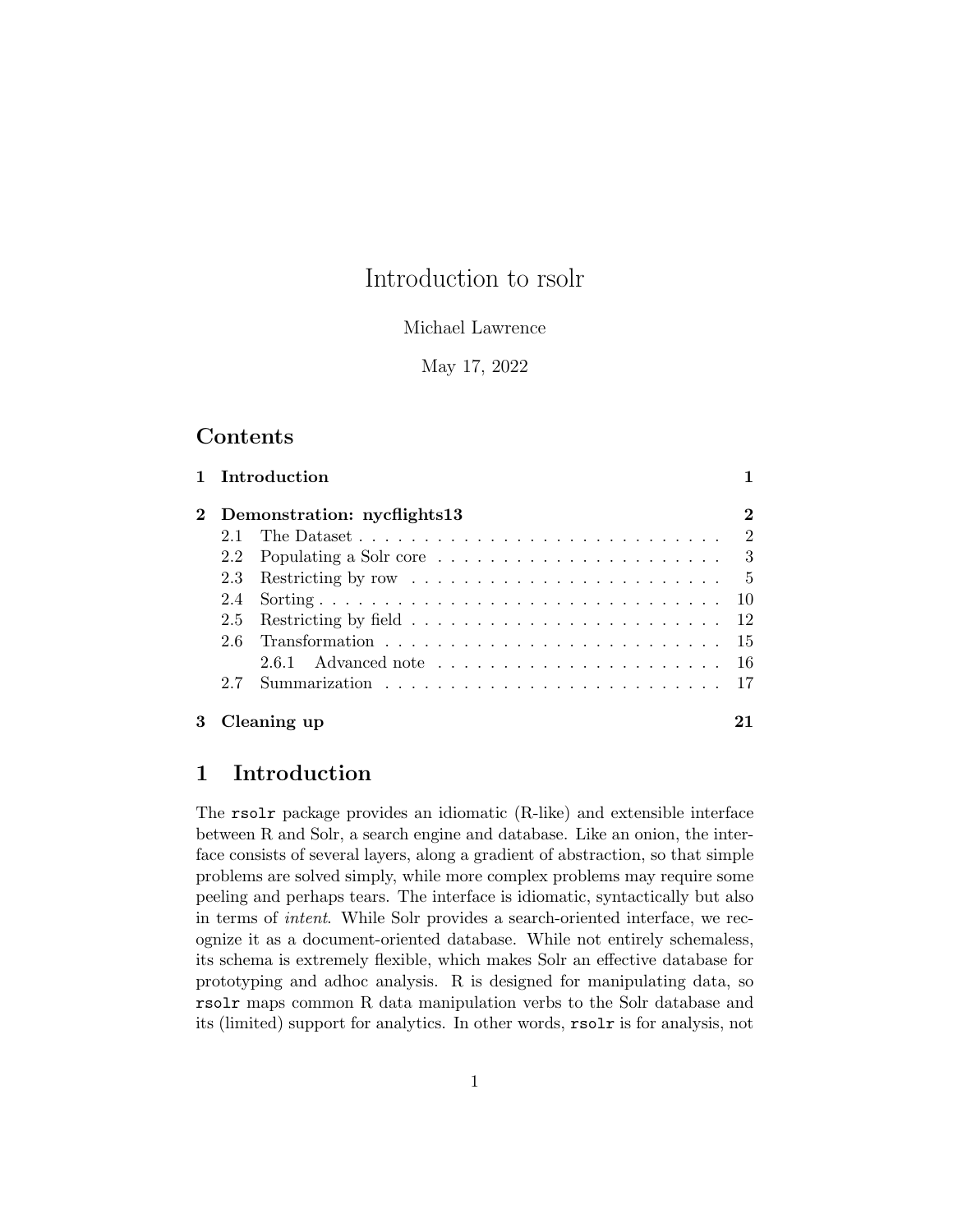search, which has presented some fun challenges in design. Hopefully it is useful — we had not tried it until writing this document.

We have interfaced with all of the Solr features that are relevant to data analysis, with the aim of implementing many of the fundamental data munging operations. Those operations are listed in the table below, along with how we have mapped those operations to existing and well-known functions in the base R API, with some important extensions. When called on rsolr data structures, those functions should behave analogously to the existing implementations for data.frame. Note that more complex operations, such as joining and reshaping tables, are best left to more sophisticated frameworks, and we encourage others to implement our extended base R API on top of such systems. After all, Solr is a search engine. Give it a break.

| Operation      | R function |
|----------------|------------|
| Filtering      | subset     |
| Transformation | transform  |
| Sorting        | sort       |
| Aggregation    | aggregate  |

### 2 Demonstration: nycflights13

#### 2.1 The Dataset

As part demonstration and part proof of concept, we will attempt to follow the introductory workflow from the dplyr vignette. The dataset describes all of the airline flights departing New York City in 2013. It is provided by the nycflights13 package, so please see its documentation for more details.

```
library(nycflights13)
dim(flights)
## [1] 336776 19
head(flights)
## # A tibble: 6 x 19
## year month day dep_time sched_dep_time dep_delay arr_time sched_arr_time
## <int> <int> <int> <int> <int> <dbl> <int> <int>
## 1 2013 1 1 517 515 2 830 819
## 2 2013 1 1 533 529 4 850 830
## 3 2013 1 1 542 540 2 923 850
```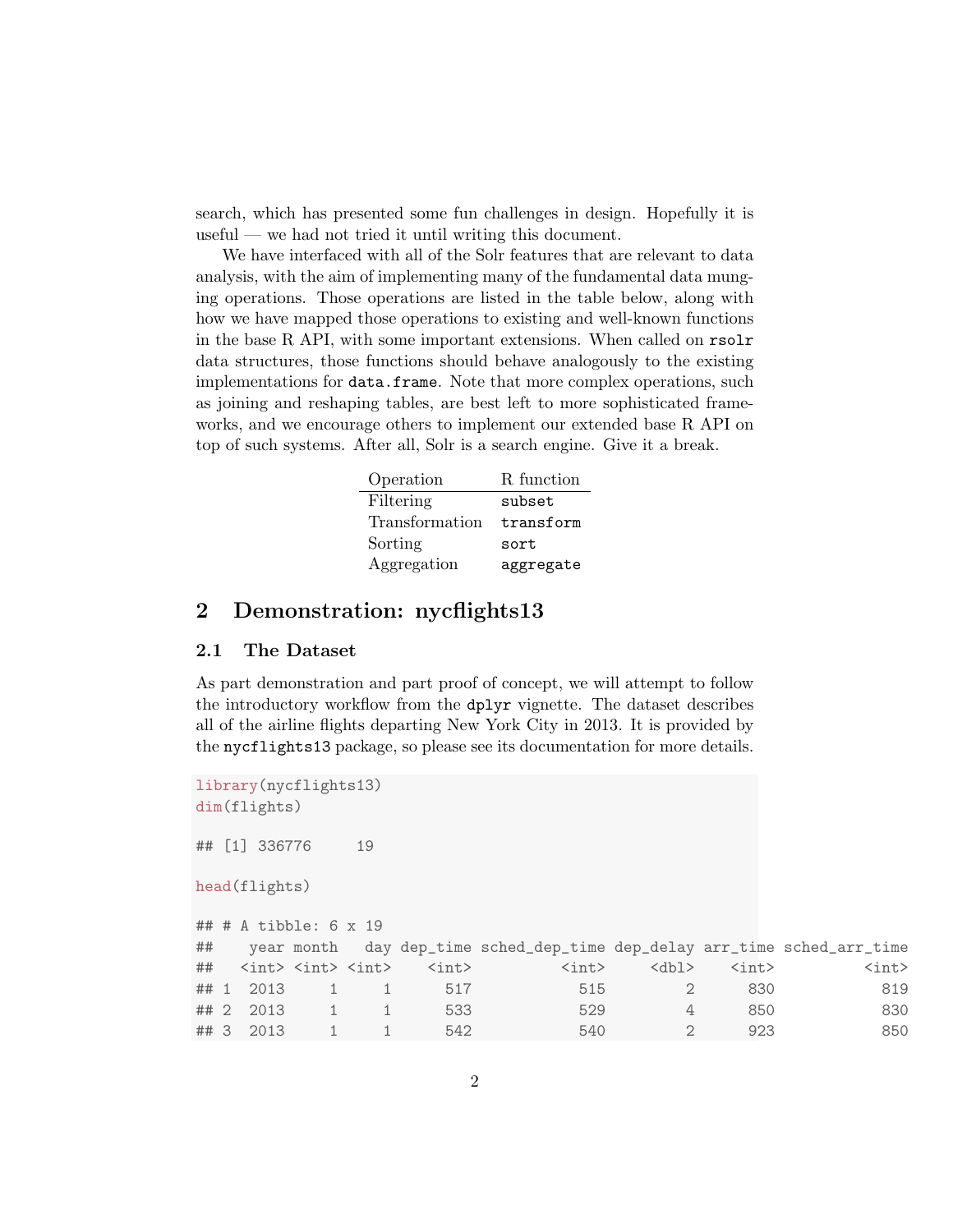## 4 2013 1 1 544 545 -1 1004 1022 ## 5 2013 1 1 554 600 -6 812 837 ## 6 2013 1 1 554 558 -4 740 728 ## # ... with 11 more variables: arr\_delay <dbl>, carrier <chr>, flight <int>, ## # tailnum <chr>, origin <chr>, dest <chr>, air\_time <dbl>, distance <dbl>, ## # hour <dbl>, minute <dbl>, time\_hour <dttm>

#### 2.2 Populating a Solr core

The first step is getting the data into a Solr core, which is what Solr calls a database. This involves writing a schema in XML, installing and configuring Solr, launching the server, and populating the core with the actual data. Our expectation is that most use cases of rsolr will involve accessing an existing, centrally deployed, usually read-only Solr instance, so those are typically not major concerns. However, to conveniently demonstrate the software, we need to violate all of those assumptions. Luckily, we have managed to embed an example Solr installation within rsolr. We also provide a mechanism for autogenerating a Solr schema from a data.frame. This could be useful in practice for producing a template schema that can be tweaked and deployed in shared Solr installations. Taken together, the process turns out to not be very intimidating.

We begin by generating the schema and starting the demo Solr instance. Note that this instance is really only meant for demonstrations. You should not abuse it like the people abused the poor built-in R HTTP daemon.

```
library(rsolr)
```

```
## Loading required package: BiocGenerics
##
## Attaching package: 'BiocGenerics'
## The following objects are masked from 'package:stats':
##
## IQR, mad, sd, var, xtabs
## The following objects are masked from 'package:base':
##
## Filter, Find, Map, Position, Reduce, anyDuplicated, append,
## as.data.frame, basename, cbind, colnames, dirname, do.call,
## duplicated, eval, evalq, get, grep, grepl, intersect, is.unsorted,
## lapply, mapply, match, mget, order, paste, pmax, pmax.int,
```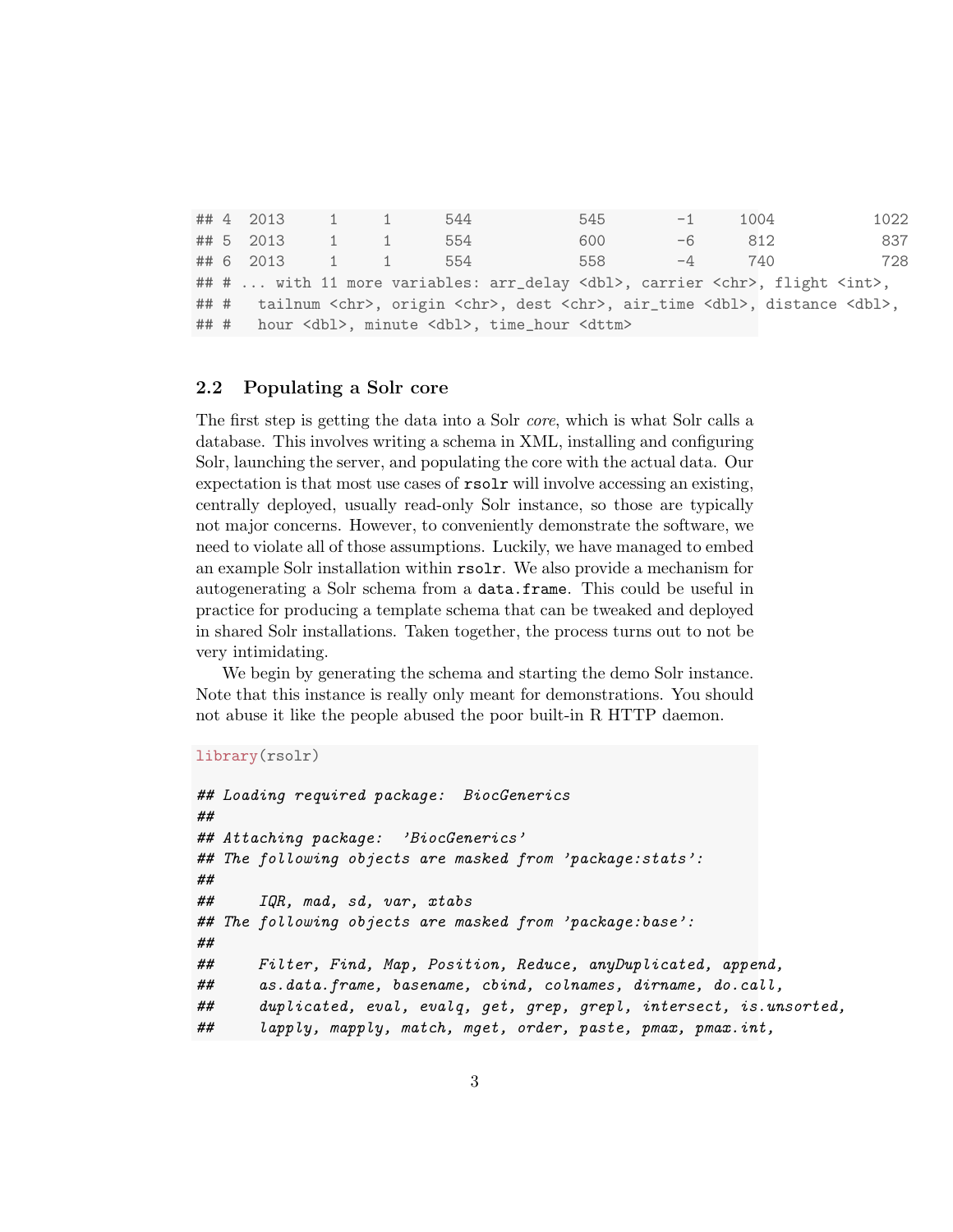```
pmin,
## pmin.int, rank, rbind, rownames, sapply, setdiff, sort, table,
## tapply, union, unique, unsplit, which.max, which.min
##
## Attaching package: 'rsolr'
## The following object is masked from 'package:stats':
##
## ftable
## The following object is masked from 'package:base':
##
## grouping
schema <- deriveSolrSchema(flights)
solr <- TestSolr(schema)
## Starting Solr...
## Use options(verbose=TRUE) to diagnose any problems.
## Solr started at: http://localhost:8983/solr/flights
```
Next, we need to populate the core with our data. This requires a way to interact with the core from R. rsolr provides direct access to cores, as well as two high-level interfaces that represent a dataset derived from a core (rather than the core itself). The two interfaces each correspond to a particular shape of data. SolrList behaves like a list, while SolrFrame behaves like a table (data frame). SolrList is useful for when the data are ragged, as is often the case for data stored in Solr. The Solr schema is so dynamic that we could trivially define a schema with a virtually infinite number of fields, and each document could have its own unique set of fields. However, since our data are tabular, we will use *SolrFrame* for this exercise.

sr <- SolrFrame(solr\$uri)

Finally, we load our data into the Solr dataset:

sr[] <- flights

This takes a while, since Solr has to generate all sorts of indices, etc.

As SolrFrame behaves much like a base R data frame, we can retrieve the dimensions and look at the head of the dataset: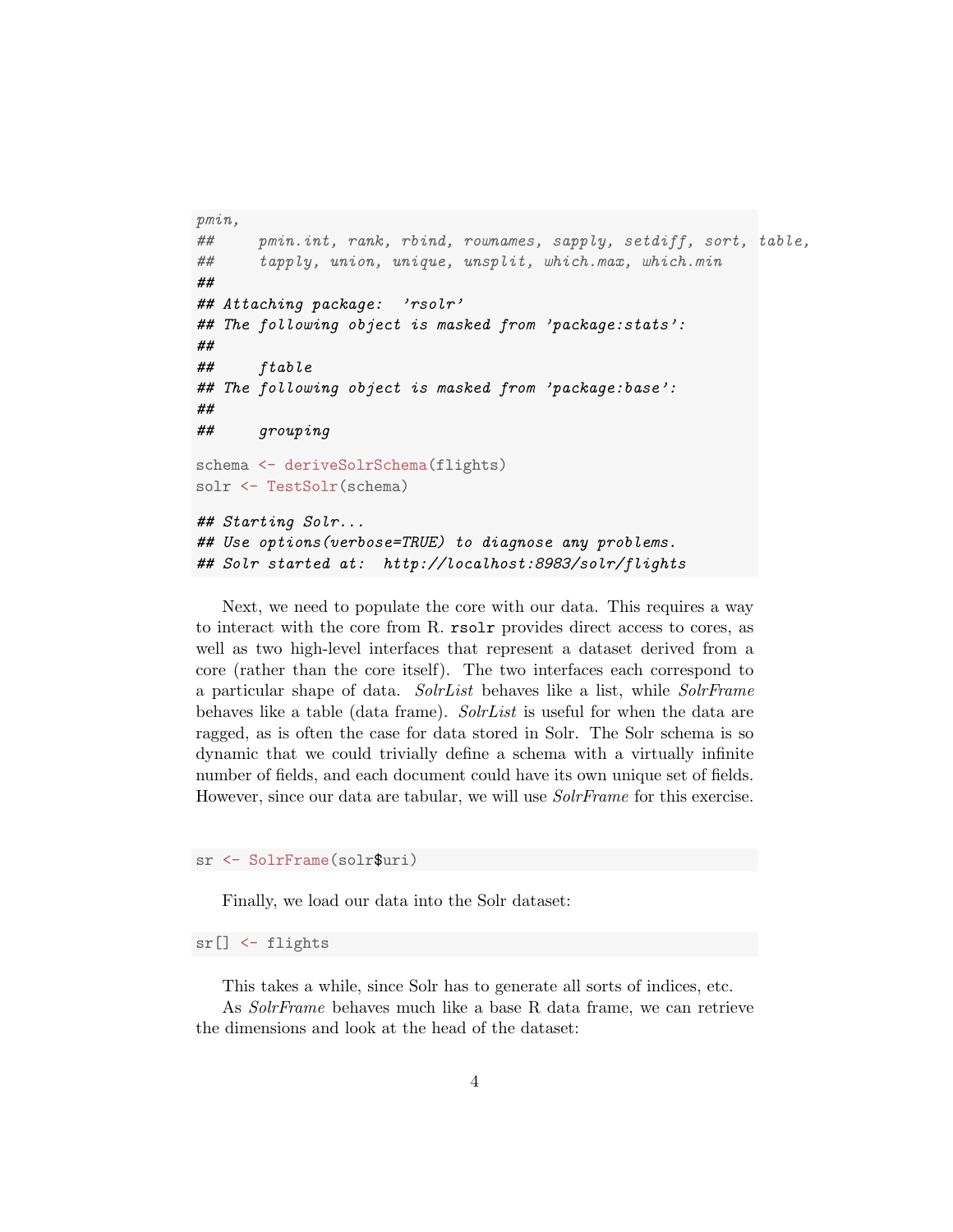```
dim(sr)
```
## [1] 336776 19

head(sr)

|      |           | ## DocDataFrame (6x19)   |              |    |      |                                                                            |            |            |              |     |      |      |   |               |
|------|-----------|--------------------------|--------------|----|------|----------------------------------------------------------------------------|------------|------------|--------------|-----|------|------|---|---------------|
| ##   |           |                          |              |    |      | year month day dep_time sched_dep_time dep_delay arr_time sched_arr_time   |            |            |              |     |      |      |   |               |
|      | ## 1 2013 | $\mathbf{1}$             | 1            |    | 517  |                                                                            | 515        |            | 2            |     | 830  |      |   | 819           |
|      | ## 2 2013 | $\mathbf{1}$             | 1            |    | 533  |                                                                            | 529        |            | 4            |     | 850  |      |   | 830           |
|      | ## 3 2013 | $1\,$                    | $1\,$        |    | 542  |                                                                            | 540        |            | $\mathbf{2}$ |     | 923  |      |   | 850           |
|      | ## 4 2013 | $\mathbf 1$              | $\mathbf{1}$ |    | 544  |                                                                            | 545        |            | $-1$         |     | 1004 |      |   | 1022          |
|      | ## 5 2013 | $\mathbf 1$              | $\mathbf{1}$ |    | 554  |                                                                            | 600        |            | $-6$         |     | 812  |      |   | 837           |
|      | ## 6 2013 | $\mathbf 1$              | $\mathbf{1}$ |    | 554  |                                                                            | 558        |            | $-4$         |     | 740  |      |   | 728           |
| ##   |           |                          |              |    |      | arr_delay carrier flight tailnum origin dest air_time distance hour minute |            |            |              |     |      |      |   |               |
| ## 1 |           | 11                       |              | UA | 1545 | N14228                                                                     | <b>EWR</b> | <b>IAH</b> |              | 227 |      | 1400 | 5 | 15            |
| ## 2 |           | 20                       |              | UA | 1714 | N24211                                                                     | LGA        | IAH        |              | 227 |      | 1416 | 5 | 29            |
| ## 3 |           | 33                       |              | AA | 1141 | N619AA                                                                     | JFK        | MIA        |              | 160 |      | 1089 | 5 | 40            |
| ## 4 |           | $-18$                    |              | B6 | 725  | N804JB                                                                     | JFK        | <b>BQN</b> |              | 183 |      | 1576 | 5 | 45            |
| ## 5 |           | $-25$                    |              | DL | 461  | N668DN                                                                     | LGA        | ATL        |              | 116 |      | 762  | 6 | $\mathcal{O}$ |
| ## 6 |           | 12                       |              | UA | 1696 | N39463                                                                     | <b>EWR</b> | <b>ORD</b> |              | 150 |      | 719  | 5 | 58            |
| ##   |           |                          | time_hour    |    |      |                                                                            |            |            |              |     |      |      |   |               |
|      |           | ## 1 2013-01-01 10:00:00 |              |    |      |                                                                            |            |            |              |     |      |      |   |               |
|      |           | ## 2 2013-01-01 10:00:00 |              |    |      |                                                                            |            |            |              |     |      |      |   |               |
|      |           | ## 3 2013-01-01 10:00:00 |              |    |      |                                                                            |            |            |              |     |      |      |   |               |
|      |           | ## 4 2013-01-01 10:00:00 |              |    |      |                                                                            |            |            |              |     |      |      |   |               |
|      |           | ## 5 2013-01-01 11:00:00 |              |    |      |                                                                            |            |            |              |     |      |      |   |               |
|      |           | ## 6 2013-01-01 10:00:00 |              |    |      |                                                                            |            |            |              |     |      |      |   |               |

Comparing the output above the that of the earlier call to head(flights) reveals that the data are virtually identical. As Solr is just a search engine (on steroids), a significant amount of engineering was required to achieve that result.

#### 2.3 Restricting by row

The simplest operation is filtering the data, i.e., restricting it to a subset of interest. Even a search engine should be good at that. Below, we use subset to restrict to the flights to those departing on January 1 (2013).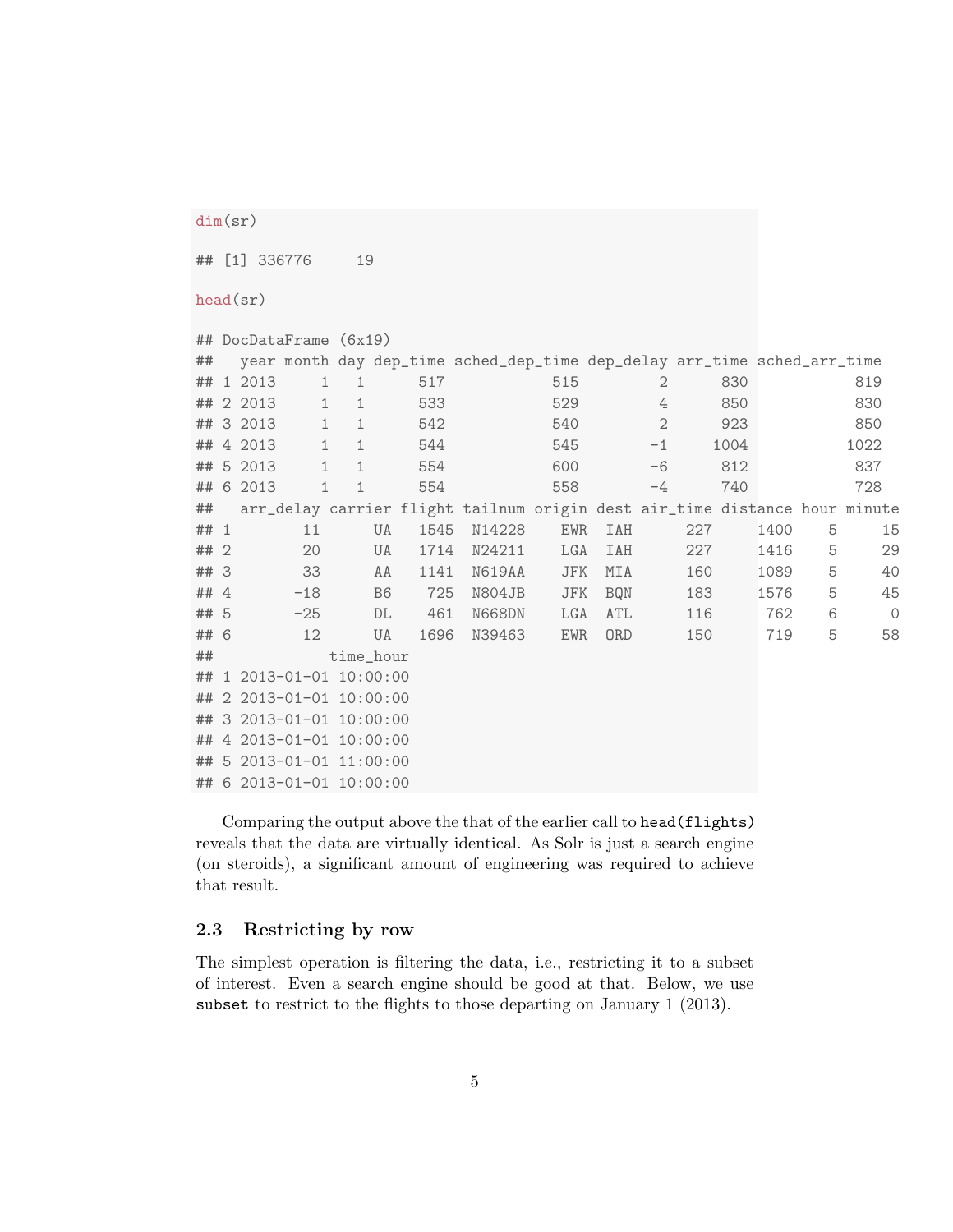$subset(sr, month == 1 & day == 1)$ 

## 'flights' (ndoc:842, nfield:19)

| ##      |             |             |               |                                  |                                    | year month day dep_time sched_dep_time dep_delay arr_time sched_arr_time   |                                  |                         |                  |                               |                                  |                                   |           |           |
|---------|-------------|-------------|---------------|----------------------------------|------------------------------------|----------------------------------------------------------------------------|----------------------------------|-------------------------|------------------|-------------------------------|----------------------------------|-----------------------------------|-----------|-----------|
| ##      |             | 1 2013      | $\mathbbm{1}$ | $1\,$                            | 517                                |                                                                            | 515                              |                         | $\mathbf{2}$     |                               | 830                              |                                   |           | 819       |
| ##      |             | 2 2013      | $\mathbf 1$   | $1\,$                            | 533                                |                                                                            | 529                              |                         | $\ensuremath{4}$ |                               | 850                              |                                   |           | 830       |
| ##      |             | 3 2013      | $\mathbf 1$   | $\mathbf 1$                      | 542                                |                                                                            | 540                              |                         | $\overline{2}$   |                               | 923                              |                                   |           | 850       |
| ##      |             | 4 2013      | $\mathbf 1$   | $\mathbf 1$                      | 544                                |                                                                            | 545                              |                         | $-1$             |                               | 1004                             |                                   |           | 1022      |
| ##      |             | 5 2013      | $\mathbf 1$   | 1                                | 554                                |                                                                            | 600                              |                         | $-6$             |                               | 812                              |                                   |           | 837       |
| ##      |             | $\cdots$    |               | $\epsilon \rightarrow -\epsilon$ | $\epsilon \rightarrow -\epsilon$   |                                                                            | $\epsilon \rightarrow -\epsilon$ |                         | $\sim$ $\sim$    |                               | $\epsilon \rightarrow -\epsilon$ |                                   |           | $\ddotsc$ |
|         |             | ## 838 2013 | $\mathbf{1}$  | $\mathbf{1}$                     | 2356                               |                                                                            | 2359                             |                         | $-3$             |                               | 425                              |                                   |           | 437       |
| ##      |             | 839 2013    | $\mathbf 1$   | $\mathbf{1}$                     | $<$ NA $>$                         |                                                                            | 1630                             |                         | $<$ NA $>$       |                               | $<$ NA $>$                       |                                   |           | 1815      |
| ##      |             | 840 2013    | $\mathbf{1}$  | $\mathbf{1}$                     | $<$ NA $>$                         |                                                                            | 1935                             |                         | $<$ NA $>$       |                               | $<$ NA $>$                       |                                   |           | 2240      |
| ##      |             | 841 2013    | $\mathbf 1$   | $1\,$                            | $<$ NA $>$                         |                                                                            | 1500                             |                         | $<$ NA $>$       |                               | $<$ NA $>$                       |                                   |           | 1825      |
|         |             | ## 842 2013 | $\mathbf 1$   | $\mathbf 1$                      | $<$ NA $>$                         |                                                                            | 600                              |                         | $<$ NA $>$       |                               | $<$ NA $>$                       |                                   |           | 901       |
| ##      |             |             |               |                                  |                                    | arr_delay carrier flight tailnum origin dest air_time distance hour minute |                                  |                         |                  |                               |                                  |                                   |           |           |
| ##      | $\mathbf 1$ |             | 11            |                                  | UA<br>1545                         | N14228                                                                     | ${\rm EWR}$                      | IAH                     |                  | 227                           |                                  | 1400                              | 5         | 15        |
| ##      | 2           |             | 20            |                                  | 1714<br>UA                         | N24211                                                                     | LGA                              | <b>IAH</b>              |                  | 227                           |                                  | 1416                              | 5         | 29        |
| ##      | 3           |             | 33            |                                  | AA<br>1141                         | N619AA                                                                     | $_{\rm{JFK}}$                    | MIA                     |                  | 160                           |                                  | 1089                              | 5         | 40        |
| ##      | 4           |             | $-18$         |                                  | B <sub>6</sub><br>725              | N804JB                                                                     | $_{\rm{JFK}}$                    | <b>BQN</b>              |                  | 183                           |                                  | 1576                              | 5         | 45        |
| ##      | 5           |             | $-25$         |                                  | 461<br>$\mathbb{DL}$               | N668DN                                                                     | ${\rm LGA}$                      | ATL                     |                  | 116                           |                                  | 762                               | $\,6\,$   | $\circ$   |
| ##      | .           |             | $\ddotsc$     | $\sim$ $\sim$                    | $\sim$ $\sim$ $\sim$               | $\sim$ $\sim$                                                              | $\epsilon \rightarrow -\epsilon$ | $\ddotsc$               |                  | $\epsilon \rightarrow \infty$ |                                  | $\epsilon \rightarrow - \epsilon$ | $\ddotsc$ | $\cdots$  |
|         | ## 838      |             | $-12$         |                                  | 727<br>B <sub>6</sub>              | N588JB                                                                     | JFK                              | <b>BQN</b>              |                  | 186                           |                                  | 1576                              | 23        | 59        |
| ##      | 839         |             | $<$ NA $>$    |                                  | $\mathop{\rm EV}\nolimits$<br>4308 | N18120                                                                     | ${\rm EWR}$                      | $\mathop{\mathrm{RDU}}$ |                  | $<$ NA $>$                    |                                  | 416                               | 16        | 30        |
| ##      | 840         |             | $<$ NA $>$    |                                  | 791<br>AA                          | <b>N3EHAA</b>                                                              | ${\rm LGA}$                      | DFW                     |                  | $<$ NA $>$                    |                                  | 1389                              | 19        | 35        |
|         | ## 841      |             | $<$ NA $>$    |                                  | AA<br>1925                         | <b>N3EVAA</b>                                                              | ${\rm LGA}$                      | $\texttt{MIA}$          |                  | $<$ NA $>$                    |                                  | 1096                              | 15        | $\circ$   |
|         | ## 842      |             | $<$ NA $>$    |                                  | B <sub>6</sub><br>125              | N618JB                                                                     | $_{\rm{JFK}}$                    | FLL                     |                  | $<$ NA $>$                    |                                  | 1069                              | 6         | $\circ$   |
| ##      |             |             |               | time_hour                        |                                    |                                                                            |                                  |                         |                  |                               |                                  |                                   |           |           |
| $\# \#$ |             |             |               | 1 2013-01-01 10:00:00            |                                    |                                                                            |                                  |                         |                  |                               |                                  |                                   |           |           |
| ##      |             |             |               | 2 2013-01-01 10:00:00            |                                    |                                                                            |                                  |                         |                  |                               |                                  |                                   |           |           |
| ##      |             |             |               | 3 2013-01-01 10:00:00            |                                    |                                                                            |                                  |                         |                  |                               |                                  |                                   |           |           |
| ##      |             |             |               | 4 2013-01-01 10:00:00            |                                    |                                                                            |                                  |                         |                  |                               |                                  |                                   |           |           |
| ##      |             |             |               | 5 2013-01-01 11:00:00            |                                    |                                                                            |                                  |                         |                  |                               |                                  |                                   |           |           |
| ##      | .           |             |               |                                  | $\cdots$                           |                                                                            |                                  |                         |                  |                               |                                  |                                   |           |           |
| ##      |             |             |               | 838 2013-01-02 04:00:00          |                                    |                                                                            |                                  |                         |                  |                               |                                  |                                   |           |           |
|         |             |             |               | ## 839 2013-01-01 21:00:00       |                                    |                                                                            |                                  |                         |                  |                               |                                  |                                   |           |           |
|         |             |             |               | ## 840 2013-01-02 00:00:00       |                                    |                                                                            |                                  |                         |                  |                               |                                  |                                   |           |           |
|         |             |             |               | ## 841 2013-01-01 20:00:00       |                                    |                                                                            |                                  |                         |                  |                               |                                  |                                   |           |           |
|         |             |             |               | ## 842 2013-01-01 11:00:00       |                                    |                                                                            |                                  |                         |                  |                               |                                  |                                   |           |           |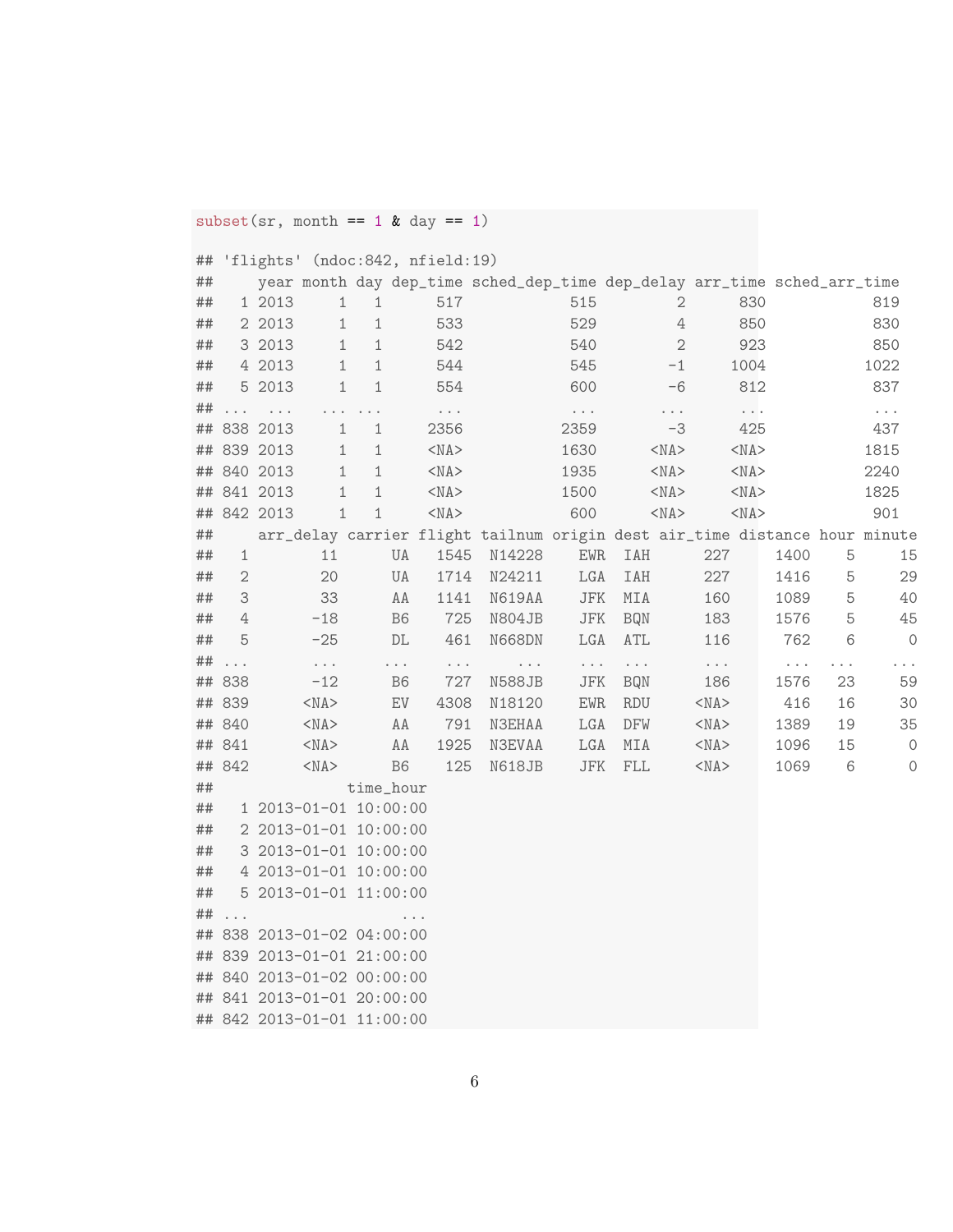Note how the records at the bottom contain missing values. Solr does not provide any facilities for missing value representation, but we mimic it by excluding those fields from those documents.

We can also extract ranges of data using the canonical window() function:

```
window(sr, start=1L, end=10L)
```

```
## DocDataFrame (10x19)
```

| ## |                |         |                       |              |                            |      | year month day dep_time sched_dep_time dep_delay arr_time sched_arr_time   |               |             |                           |     |      |      |   |                |
|----|----------------|---------|-----------------------|--------------|----------------------------|------|----------------------------------------------------------------------------|---------------|-------------|---------------------------|-----|------|------|---|----------------|
| ## |                | 1 2013  | $\mathbf{1}$          | 1            |                            | 517  |                                                                            | 515           |             | $\mathbf{2}$              |     | 830  |      |   | 819            |
| ## |                | 2 2013  | 1                     | $\mathbf{1}$ |                            | 533  |                                                                            | 529           |             | $\ensuremath{\mathsf{4}}$ |     | 850  |      |   | 830            |
| ## |                | 3 2013  | 1                     | $\mathbf{1}$ |                            | 542  |                                                                            | 540           |             | $\mathbf{2}$              |     | 923  |      |   | 850            |
| ## |                | 4 2013  | $\mathbf 1$           | $\mathbf{1}$ |                            | 544  |                                                                            | 545           |             | $-1$                      |     | 1004 |      |   | 1022           |
| ## |                | 5 2013  | $\mathbf 1$           | $\mathbf{1}$ |                            | 554  |                                                                            | 600           |             | $-6$                      |     | 812  |      |   | 837            |
| ## |                | 6 2013  | $\mathbf{1}$          | $\mathbf{1}$ |                            | 554  |                                                                            | 558           |             | $-4$                      |     | 740  |      |   | 728            |
| ## |                | 7 2013  | $\mathbf 1$           | $\mathbf{1}$ |                            | 555  |                                                                            | 600           |             | $-5$                      |     | 913  |      |   | 854            |
| ## |                | 8 2013  | $\mathbf 1$           | $\mathbf{1}$ |                            | 557  |                                                                            | 600           |             | $-3$                      |     | 709  |      |   | 723            |
| ## |                | 9 2013  | 1                     | $1\,$        |                            | 557  |                                                                            | 600           |             | $-3$                      |     | 838  |      |   | 846            |
| ## |                | 10 2013 | $\mathbf 1$           | $\mathbf{1}$ |                            | 558  |                                                                            | 600           |             | $-2$                      |     | 753  |      |   | 745            |
| ## |                |         |                       |              |                            |      | arr_delay carrier flight tailnum origin dest air_time distance hour minute |               |             |                           |     |      |      |   |                |
| ## | $\mathbf{1}$   |         | 11                    |              | UA                         | 1545 | N14228                                                                     | ${\rm EWR}$   | IAH         |                           | 227 |      | 1400 | 5 | 15             |
| ## | $\sqrt{2}$     |         | 20                    |              | UA                         | 1714 | N24211                                                                     | LGA           | IAH         |                           | 227 |      | 1416 | 5 | 29             |
| ## | 3              |         | 33                    |              | AA                         | 1141 | N619AA                                                                     | JFK           | MIA         |                           | 160 |      | 1089 | 5 | 40             |
| ## | $\overline{4}$ |         | $-18$                 |              | B <sub>6</sub>             | 725  | N804JB                                                                     | $_{\rm{JFK}}$ | <b>BQN</b>  |                           | 183 |      | 1576 | 5 | 45             |
| ## | 5              |         | $-25$                 |              | DL                         | 461  | N668DN                                                                     | ${\rm LGA}$   | ATL         |                           | 116 |      | 762  | 6 | $\circledcirc$ |
| ## | 6              |         | 12                    |              | UA                         | 1696 | N39463                                                                     | <b>EWR</b>    | ORD         |                           | 150 |      | 719  | 5 | 58             |
| ## | $\overline{7}$ |         | 19                    |              | B <sub>6</sub>             | 507  | N516JB                                                                     | ${\rm EWR}$   | ${\rm FLL}$ |                           | 158 |      | 1065 | 6 | $\circledcirc$ |
| ## | 8              |         | $-14$                 |              | $\mathop{\rm EV}\nolimits$ | 5708 | N829AS                                                                     | ${\rm LGA}$   | IAD         |                           | 53  |      | 229  | 6 | $\circ$        |
| ## | $\mathcal{G}$  |         | $-8$                  |              | B <sub>6</sub>             | 79   | N593JB                                                                     | JFK           | <b>MCO</b>  |                           | 140 |      | 944  | 6 | $\circ$        |
| ## | 10             |         | 8                     |              | AA                         | 301  | <b>N3ALAA</b>                                                              | LGA           | <b>ORD</b>  |                           | 138 |      | 733  | 6 | $\circ$        |
| ## |                |         |                       | time_hour    |                            |      |                                                                            |               |             |                           |     |      |      |   |                |
| ## |                |         | 1 2013-01-01 10:00:00 |              |                            |      |                                                                            |               |             |                           |     |      |      |   |                |
| ## |                |         | 2 2013-01-01 10:00:00 |              |                            |      |                                                                            |               |             |                           |     |      |      |   |                |
| ## |                |         | 3 2013-01-01 10:00:00 |              |                            |      |                                                                            |               |             |                           |     |      |      |   |                |
| ## |                |         | 4 2013-01-01 10:00:00 |              |                            |      |                                                                            |               |             |                           |     |      |      |   |                |
| ## |                |         | 5 2013-01-01 11:00:00 |              |                            |      |                                                                            |               |             |                           |     |      |      |   |                |
| ## |                |         | 6 2013-01-01 10:00:00 |              |                            |      |                                                                            |               |             |                           |     |      |      |   |                |
| ## |                |         | 7 2013-01-01 11:00:00 |              |                            |      |                                                                            |               |             |                           |     |      |      |   |                |
| ## |                |         | 8 2013-01-01 11:00:00 |              |                            |      |                                                                            |               |             |                           |     |      |      |   |                |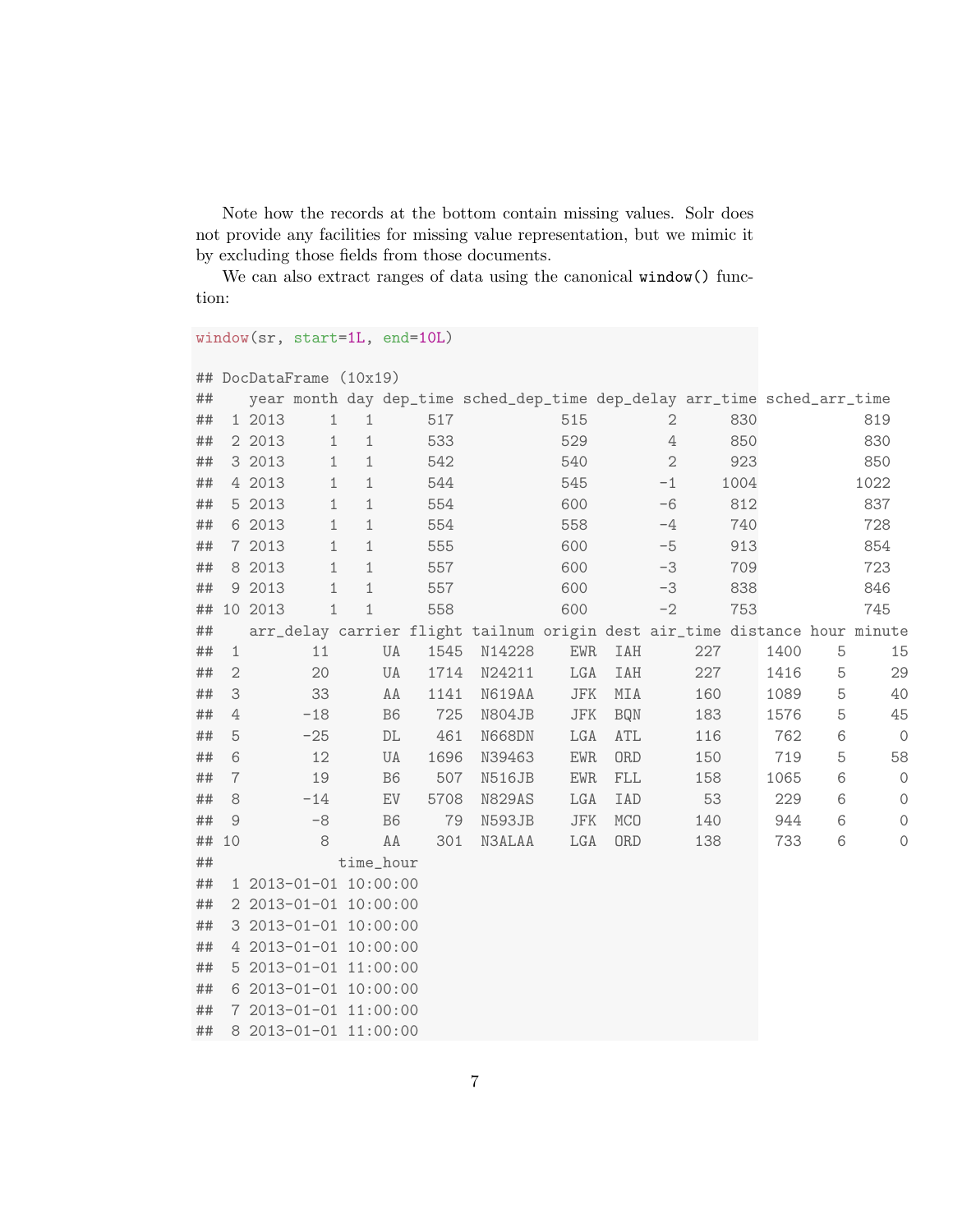## 9 2013-01-01 11:00:00 ## 10 2013-01-01 11:00:00

Or, as we have already seen, the more convenient:

head(sr, 10L)

| ## |                |         | DocDataFrame (10x19)    |              |                |      |                                                                            |               |                |                  |     |      |      |   |         |
|----|----------------|---------|-------------------------|--------------|----------------|------|----------------------------------------------------------------------------|---------------|----------------|------------------|-----|------|------|---|---------|
| ## |                |         |                         |              |                |      | year month day dep_time sched_dep_time dep_delay arr_time sched_arr_time   |               |                |                  |     |      |      |   |         |
| ## |                | 1 2013  | $\mathbf{1}$            | $\mathbf{1}$ |                | 517  |                                                                            | 515           |                | $\sqrt{2}$       |     | 830  |      |   | 819     |
| ## |                | 2 2013  | $\mathbf{1}$            | $1\,$        |                | 533  |                                                                            | 529           |                | $\ensuremath{4}$ |     | 850  |      |   | 830     |
| ## |                | 3 2013  | 1                       | 1            |                | 542  |                                                                            | 540           |                | $\overline{2}$   |     | 923  |      |   | 850     |
| ## |                | 4 2013  | $\mathbf{1}$            | $1\,$        |                | 544  |                                                                            | 545           |                | $-1$             |     | 1004 |      |   | 1022    |
| ## |                | 5 2013  | 1                       | $1\,$        |                | 554  |                                                                            | 600           |                | $-6$             |     | 812  |      |   | 837     |
| ## |                | 6 2013  | $\mathbf{1}$            | $1\,$        |                | 554  |                                                                            | 558           |                | $-4$             |     | 740  |      |   | 728     |
| ## |                | 7 2013  | 1                       | $1\,$        |                | 555  |                                                                            | 600           |                | $-5$             |     | 913  |      |   | 854     |
| ## |                | 8 2013  | $\mathbf{1}$            | $\mathbf{1}$ |                | 557  |                                                                            | 600           |                | $-3$             |     | 709  |      |   | 723     |
| ## |                | 9 2013  | 1                       | 1            |                | 557  |                                                                            | 600           |                | $-3$             |     | 838  |      |   | 846     |
| ## |                | 10 2013 | 1                       | $\mathbf 1$  |                | 558  |                                                                            | 600           |                | $-2$             |     | 753  |      |   | 745     |
| ## |                |         |                         |              |                |      | arr_delay carrier flight tailnum origin dest air_time distance hour minute |               |                |                  |     |      |      |   |         |
| ## | $1\,$          |         | 11                      |              | UA             | 1545 | N14228                                                                     | EWR           | IAH            |                  | 227 |      | 1400 | 5 | 15      |
| ## | $\sqrt{2}$     |         | 20                      |              | UA             | 1714 | N24211                                                                     | LGA           | IAH            |                  | 227 |      | 1416 | 5 | 29      |
| ## | 3              |         | 33                      |              | AA             | 1141 | N619AA                                                                     | ${\rm JFK}$   | $\texttt{MIA}$ |                  | 160 |      | 1089 | 5 | 40      |
| ## | 4              |         | $-18$                   |              | B <sub>6</sub> | 725  | N804JB                                                                     | JFK           | <b>BQN</b>     |                  | 183 |      | 1576 | 5 | 45      |
| ## | 5              |         | $-25$                   |              | $\mathbb{DL}$  | 461  | N668DN                                                                     | LGA           | ATL            |                  | 116 |      | 762  | 6 | $\circ$ |
| ## | 6              |         | 12                      |              | UA             | 1696 | N39463                                                                     | <b>EWR</b>    | ORD            |                  | 150 |      | 719  | 5 | 58      |
| ## | $\overline{7}$ |         | 19                      |              | B <sub>6</sub> | 507  | N516JB                                                                     | <b>EWR</b>    | ${\rm FLL}$    |                  | 158 |      | 1065 | 6 | $\circ$ |
| ## | $\rm 8$        |         | $-14$                   |              | EV             | 5708 | <b>N829AS</b>                                                              | LGA           | IAD            |                  | 53  |      | 229  | 6 | $\circ$ |
| ## | $\mathcal{G}$  |         | $-8$                    |              | B <sub>6</sub> | 79   | N593JB                                                                     | $_{\rm{JFK}}$ | MCO            |                  | 140 |      | 944  | 6 | $\circ$ |
| ## | 10             |         | 8                       |              | AA             | 301  | N3ALAA                                                                     | LGA           | ORD            |                  | 138 |      | 733  | 6 | 0       |
| ## |                |         |                         | time_hour    |                |      |                                                                            |               |                |                  |     |      |      |   |         |
| ## |                |         | 1 2013-01-01 10:00:00   |              |                |      |                                                                            |               |                |                  |     |      |      |   |         |
| ## |                |         | 2 2013-01-01 10:00:00   |              |                |      |                                                                            |               |                |                  |     |      |      |   |         |
| ## |                |         | 3 2013-01-01 10:00:00   |              |                |      |                                                                            |               |                |                  |     |      |      |   |         |
| ## |                |         | 4 2013-01-01 10:00:00   |              |                |      |                                                                            |               |                |                  |     |      |      |   |         |
| ## |                |         | 5 2013-01-01 11:00:00   |              |                |      |                                                                            |               |                |                  |     |      |      |   |         |
| ## |                |         | 6 2013-01-01 10:00:00   |              |                |      |                                                                            |               |                |                  |     |      |      |   |         |
| ## |                |         | 7 2013-01-01 11:00:00   |              |                |      |                                                                            |               |                |                  |     |      |      |   |         |
| ## |                |         | 8 2013-01-01 11:00:00   |              |                |      |                                                                            |               |                |                  |     |      |      |   |         |
| ## |                |         | $9$ 2013-01-01 11:00:00 |              |                |      |                                                                            |               |                |                  |     |      |      |   |         |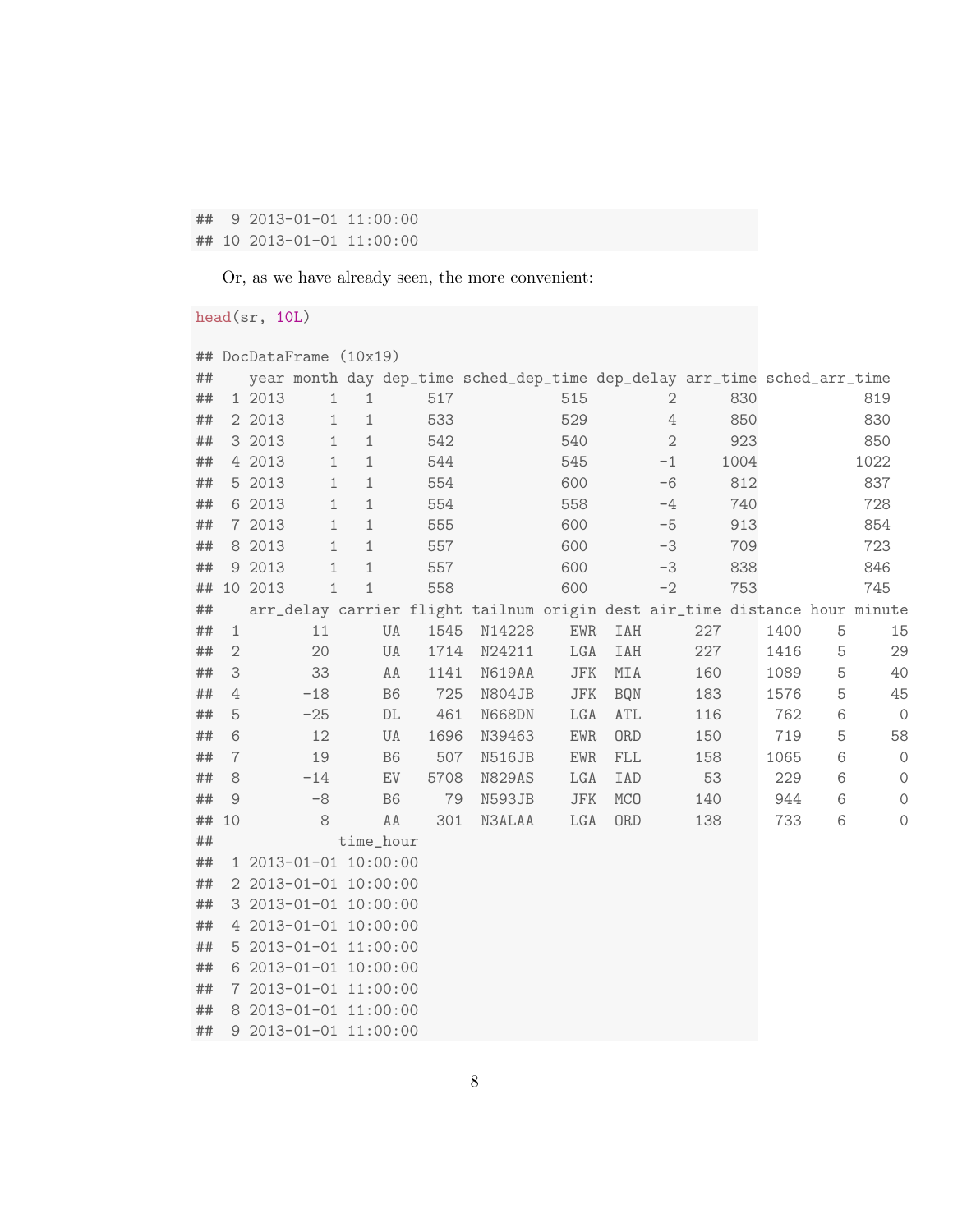## ## 10 2013-01-01 11:00:00

We could also call : to generate a contiguous sequence:

## sr[1:10,]

| ## |                  | 'flights' (ndoc:10, nfield:19)                                             |                |      |        |               |             |                  |     |      |      |   |         |
|----|------------------|----------------------------------------------------------------------------|----------------|------|--------|---------------|-------------|------------------|-----|------|------|---|---------|
| ## |                  | year month day dep_time sched_dep_time dep_delay arr_time sched_arr_time   |                |      |        |               |             |                  |     |      |      |   |         |
| ## |                  | 1 2013<br>$\mathbf{1}$                                                     | $\mathbf{1}$   | 517  |        | 515           |             | 2                |     | 830  |      |   | 819     |
| ## |                  | 2 2013<br>1                                                                | $\mathbf 1$    | 533  |        | 529           |             | $\ensuremath{4}$ |     | 850  |      |   | 830     |
| ## |                  | 3 2013<br>$\mathbf{1}$                                                     | $\mathbf{1}$   | 542  |        | 540           |             | $\overline{2}$   |     | 923  |      |   | 850     |
| ## |                  | 4 2013<br>$\mathbf 1$                                                      | $\mathbf{1}$   | 544  |        | 545           |             | $-1$             |     | 1004 |      |   | 1022    |
| ## |                  | 5 2013<br>$\mathbf 1$                                                      | $\mathbf 1$    | 554  |        | 600           |             | $-6$             |     | 812  |      |   | 837     |
| ## |                  | 6 2013<br>1                                                                | $\mathbf{1}$   | 554  |        | 558           |             | $-4$             |     | 740  |      |   | 728     |
| ## |                  | 7 2013<br>$\mathbf 1$                                                      | $1\,$          | 555  |        | 600           |             | $-5$             |     | 913  |      |   | 854     |
| ## |                  | 8 2013<br>1                                                                | $\mathbf{1}$   | 557  |        | 600           |             | $-3$             |     | 709  |      |   | 723     |
| ## |                  | 9 2013<br>$\mathbf{1}$                                                     | $1\,$          | 557  |        | 600           |             | $-3$             |     | 838  |      |   | 846     |
| ## |                  | 10 2013<br>1                                                               | $\mathbf{1}$   | 558  |        | 600           |             | $-2$             |     | 753  |      |   | 745     |
| ## |                  | arr_delay carrier flight tailnum origin dest air_time distance hour minute |                |      |        |               |             |                  |     |      |      |   |         |
| ## | $\mathbf{1}$     | 11                                                                         | UA             | 1545 | N14228 | ${\rm EWR}$   | IAH         |                  | 227 |      | 1400 | 5 | 15      |
| ## | $\mathbf{2}$     | 20                                                                         | UA             | 1714 | N24211 | LGA           | IAH         |                  | 227 |      | 1416 | 5 | 29      |
| ## | 3                | 33                                                                         | AA             | 1141 | N619AA | JFK           | MIA         |                  | 160 |      | 1089 | 5 | 40      |
| ## | $\ensuremath{4}$ | $-18$                                                                      | B <sub>6</sub> | 725  | N804JB | $_{\rm{JFK}}$ | <b>BQN</b>  |                  | 183 |      | 1576 | 5 | 45      |
| ## | 5                | $-25$                                                                      | $\mathbb{DL}$  | 461  | N668DN | LGA           | ATL         |                  | 116 |      | 762  | 6 | $\circ$ |
| ## | 6                | 12                                                                         | UA             | 1696 | N39463 | <b>EWR</b>    | ORD         |                  | 150 |      | 719  | 5 | 58      |
| ## | $\overline{7}$   | 19                                                                         | B <sub>6</sub> | 507  | N516JB | ${\rm EWR}$   | ${\rm FLL}$ |                  | 158 |      | 1065 | 6 | $\circ$ |
| ## | 8                | $-14$                                                                      | EV             | 5708 | N829AS | LGA           | IAD         |                  | 53  |      | 229  | 6 | $\circ$ |
| ## | 9                | $-8$                                                                       | B <sub>6</sub> | 79   | N593JB | ${\rm JFK}$   | <b>MCO</b>  |                  | 140 |      | 944  | 6 | $\circ$ |
| ## | 10               | 8                                                                          | AA             | 301  | N3ALAA | LGA           | ORD         |                  | 138 |      | 733  | 6 | $\circ$ |
| ## |                  |                                                                            | time_hour      |      |        |               |             |                  |     |      |      |   |         |
| ## |                  | 1 2013-01-01 10:00:00                                                      |                |      |        |               |             |                  |     |      |      |   |         |
| ## |                  | 2 2013-01-01 10:00:00                                                      |                |      |        |               |             |                  |     |      |      |   |         |
| ## |                  | 3 2013-01-01 10:00:00                                                      |                |      |        |               |             |                  |     |      |      |   |         |
| ## |                  | 4 2013-01-01 10:00:00                                                      |                |      |        |               |             |                  |     |      |      |   |         |
| ## |                  | 5 2013-01-01 11:00:00                                                      |                |      |        |               |             |                  |     |      |      |   |         |
| ## |                  | 6 2013-01-01 10:00:00                                                      |                |      |        |               |             |                  |     |      |      |   |         |
| ## |                  | 7 2013-01-01 11:00:00                                                      |                |      |        |               |             |                  |     |      |      |   |         |
| ## |                  | 8 2013-01-01 11:00:00                                                      |                |      |        |               |             |                  |     |      |      |   |         |
| ## |                  | 9 2013-01-01 11:00:00                                                      |                |      |        |               |             |                  |     |      |      |   |         |
| ## |                  | 10 2013-01-01 11:00:00                                                     |                |      |        |               |             |                  |     |      |      |   |         |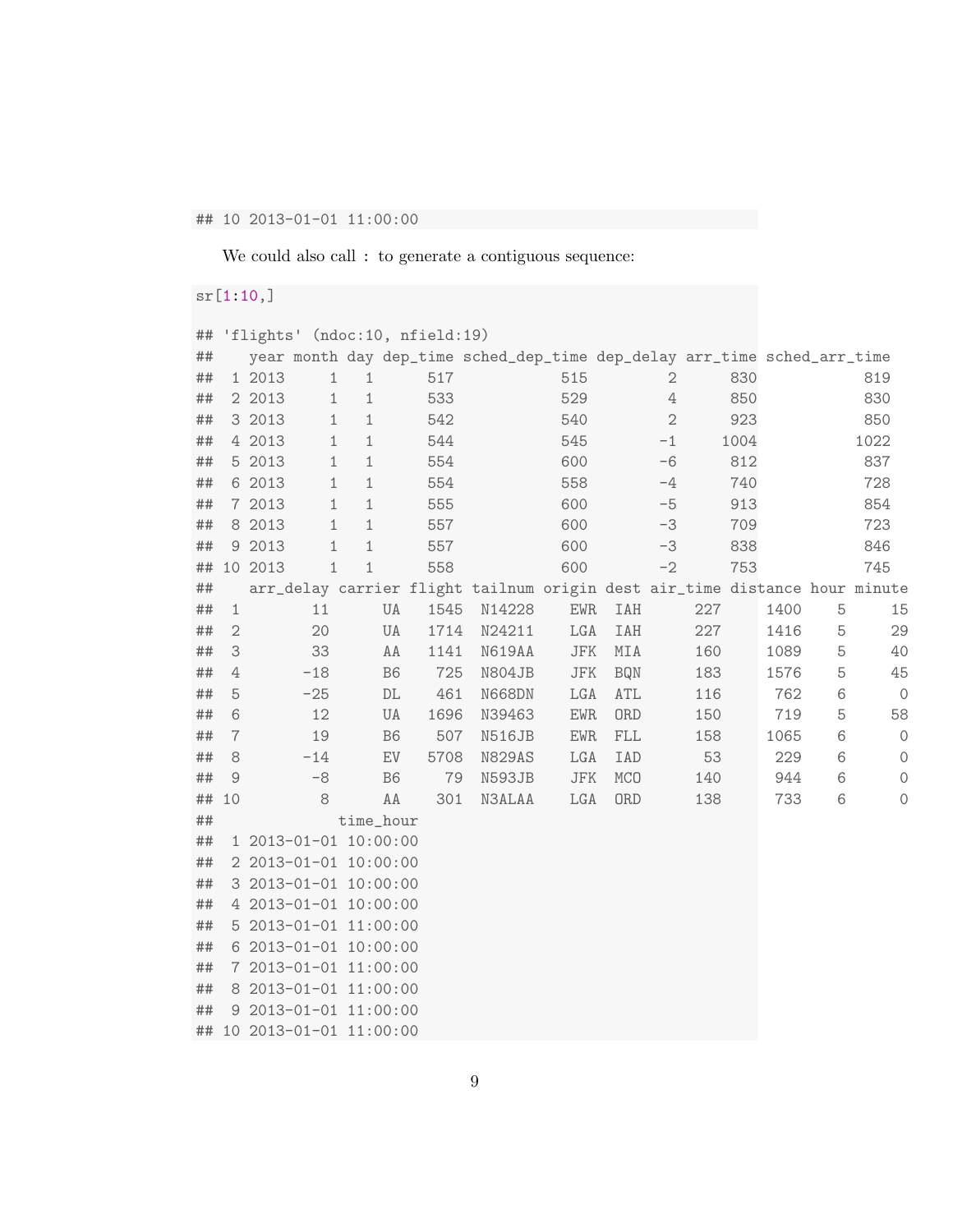Unfortunately, it is generally infeasible to randomly access Solr records by index, because numeric indexing is a foreign concept to a search engine. Solr does however support retrieval by a key that has a unique value for each document. These data lack such a key, but it is easy to add one and indicate as such to deriveSolrSchema().

## 2.4 Sorting

To sort the data, we just call sort() and describe the order by passing a formula via the by argument. For example, we sort by year, breaking ties with month, then day:

sort(sr, by =  $\sim$  year + month + day)

```
## 'flights' (ndoc:336776, nfield:19)
```

| ## |                |          |                      |              |                |                      | year month day dep_time sched_dep_time dep_delay arr_time sched_arr_time |                      |            |              |                      |                      |          |    |          |
|----|----------------|----------|----------------------|--------------|----------------|----------------------|--------------------------------------------------------------------------|----------------------|------------|--------------|----------------------|----------------------|----------|----|----------|
| ## |                | 1 2013   | $\mathbf{1}$         | 1            |                | 517                  |                                                                          | 515                  |            | 2            |                      | 830                  |          |    | 819      |
| ## |                | 2 2013   | $\mathbf{1}$         | $\mathbf{1}$ |                | 533                  |                                                                          | 529                  |            | 4            |                      | 850                  |          |    | 830      |
| ## |                | 3 2013   | $\mathbf{1}$         | $\mathbf{1}$ |                | 542                  |                                                                          | 540                  |            | $\mathbf{2}$ |                      | 923                  |          |    | 850      |
| ## |                | 4 2013   | $\mathbf{1}$         | $\mathbf{1}$ |                | 544                  |                                                                          | 545                  |            | $-1$         |                      | 1004                 |          |    | 1022     |
| ## |                | 5 2013   | $\mathbf 1$          | $\mathbf{1}$ |                | 554                  |                                                                          | 600                  |            | $-6$         |                      | 812                  |          |    | 837      |
| ## |                | $\cdots$ |                      | .            |                | $\sim$ $\sim$ $\sim$ |                                                                          | $\sim$ $\sim$ $\sim$ |            | $\cdots$     |                      | $\sim$ $\sim$ $\sim$ |          |    | $\cdots$ |
|    | ## 336772 2013 |          | 12                   | 31           |                | $<$ NA $>$           |                                                                          | 705                  |            | $<$ NA $>$   |                      | $<$ NA $>$           |          |    | 931      |
|    | ## 336773 2013 |          | 12                   | 31           |                | $<$ NA $>$           |                                                                          | 825                  |            | $<$ NA $>$   |                      | $<$ NA $>$           |          |    | 1029     |
|    | ## 336774 2013 |          | 12                   | 31           |                | $<$ NA $>$           |                                                                          | 1615                 |            | $<$ NA $>$   |                      | $<$ NA $>$           |          |    | 1800     |
|    | ## 336775 2013 |          | 12                   | 31           |                | $<$ NA $>$           |                                                                          | 600                  |            | $<$ NA $>$   |                      | $<$ NA $>$           |          |    | 735      |
|    | ## 336776 2013 |          | 12                   | 31           |                | $<$ NA $>$           |                                                                          | 830                  |            | $<$ NA $>$   |                      | $<$ NA $>$           |          |    | 1154     |
| ## |                |          |                      |              |                |                      | arr_delay carrier flight tailnum origin dest air_time distance hour      |                      |            |              |                      |                      |          |    |          |
| ## | $\mathbf{1}$   |          | 11                   |              | <b>UA</b>      | 1545                 | N14228                                                                   | <b>EWR</b>           | <b>IAH</b> |              | 227                  |                      | 1400     | 5  |          |
| ## | $\mathbf{2}$   |          | 20                   |              | UA             | 1714                 | N24211                                                                   | LGA                  | IAH        |              | 227                  |                      | 1416     | 5  |          |
| ## | 3              |          | 33                   |              | AA             | 1141                 | N619AA                                                                   | JFK                  | MIA        |              | 160                  |                      | 1089     | 5  |          |
| ## | $\overline{4}$ |          | $-18$                |              | B <sub>6</sub> | 725                  | N804JB                                                                   | ${\rm JFK}$          | <b>BQN</b> |              | 183                  |                      | 1576     | 5  |          |
| ## | 5              |          | $-25$                |              | DL             | 461                  | N668DN                                                                   | LGA                  | ATL        |              | 116                  |                      | 762      | 6  |          |
| ## |                |          | $\sim$ $\sim$ $\sim$ |              | $\cdots$       | $\sim$ $\sim$ $\sim$ | $\cdots$                                                                 | $\cdots$             | $\cdots$   |              | $\sim$ $\sim$ $\sim$ |                      | $\cdots$ |    |          |
|    | ## 336772      |          | $<$ NA $>$           |              | UA             | 1729                 | $<$ NA $>$                                                               | <b>EWR</b>           | <b>DEN</b> |              | $<$ NA $>$           |                      | 1605     | 7  |          |
|    | ## 336773      |          | $<$ NA $>$           |              | <b>US</b>      | 1831                 | $<$ NA $>$                                                               | <b>JFK</b>           | <b>CLT</b> |              | $<$ NA $>$           |                      | 541      | 8  |          |
|    | ## 336774      |          | $<$ NA $>$           |              | MQ             | 3301                 | N844MQ                                                                   | LGA                  | <b>RDU</b> |              | $<$ NA $>$           |                      | 431      | 16 |          |
|    | ## 336775      |          | $<$ NA $>$           |              | UA             | 219                  | $<$ NA $>$                                                               | <b>EWR</b>           | <b>ORD</b> |              | $<$ NA $>$           |                      | 719      | 6  |          |
|    | ## 336776      |          | $<$ NA $>$           |              | UA             | 443                  | $<$ NA $>$                                                               | ${\rm JFK}$          | LAX        |              | $<$ NA $>$           |                      | 2475     | 8  |          |
| ## |                | minute   |                      |              |                | time_hour            |                                                                          |                      |            |              |                      |                      |          |    |          |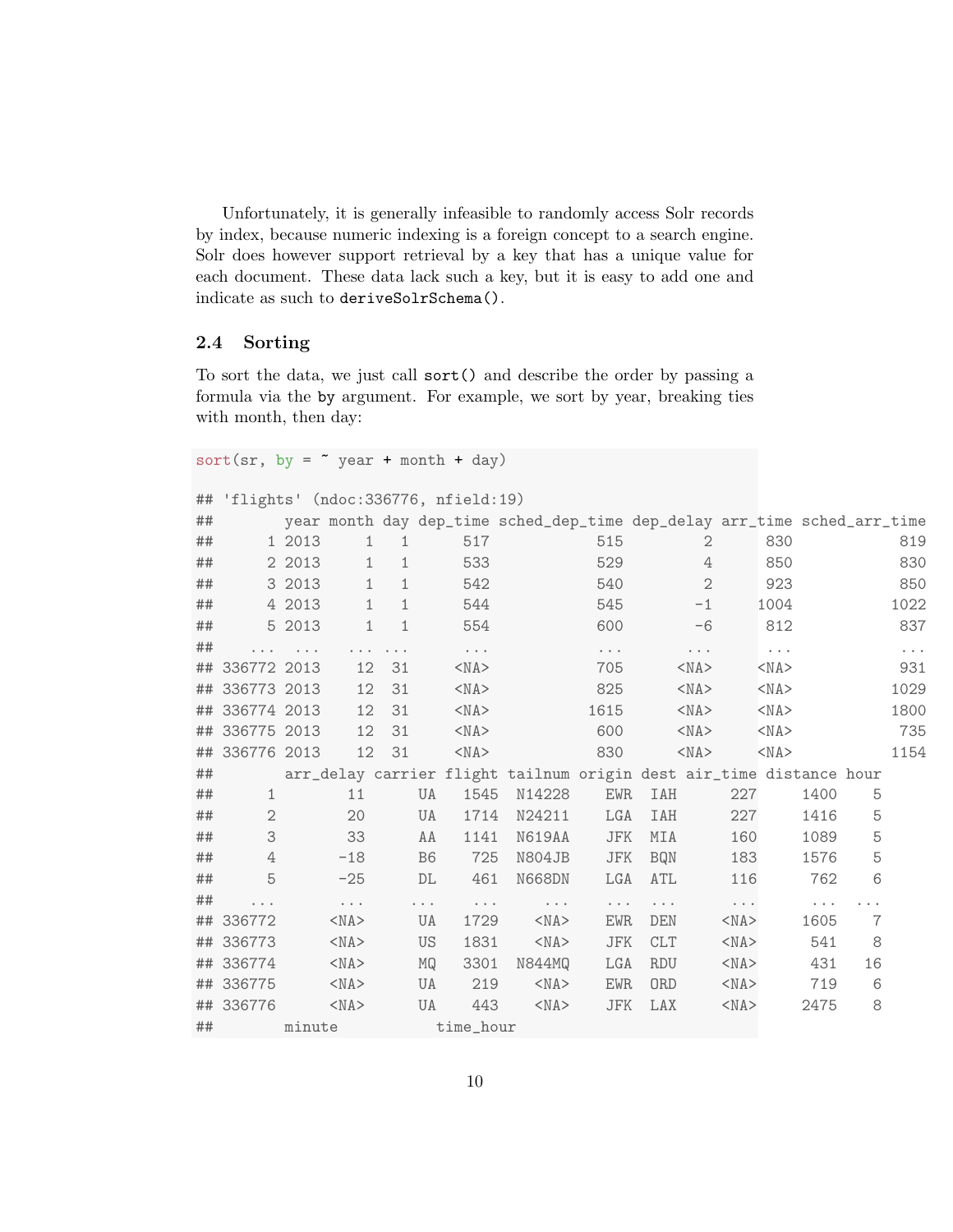| ## | 1                           | $152013 - 01 - 01$          | 10:00:00 |
|----|-----------------------------|-----------------------------|----------|
| ## | $\mathcal{D}_{\mathcal{L}}$ | $292013 - 01 - 01$          | 10:00:00 |
| ## | 3                           | $402013 - 01 - 01$          | 10:00:00 |
| ## | 4                           | 45 2013-01-01 10:00:00      |          |
| ## | 5                           | $0.2013 - 01 - 01.11:00:00$ |          |
| ## |                             |                             |          |
| ## | 336772                      | 5 2013-12-31 12:00:00       |          |
| ## | 336773                      | 25 2013-12-31 13:00:00      |          |
| ## | 336774                      | 15 2013-12-31 21:00:00      |          |
| ## | 336775                      | $0.2013 - 12 - 31.11:00:00$ |          |
|    | ## 336776                   | 30 2013-12-31 13:00:00      |          |

To sort in decreasing order, just pass decreasing=TRUE as usual:

 $sort(sr, by = "arr-delay, decreasing=True)$ 

|  |  | ## 'flights' (ndoc:336776, nfield:19) |  |
|--|--|---------------------------------------|--|
|--|--|---------------------------------------|--|

| ## |                |          |                      |                |           |                      | year month day dep_time sched_dep_time dep_delay arr_time sched_arr_time |                      |            |                      |                      |                      |                      |                |                      |
|----|----------------|----------|----------------------|----------------|-----------|----------------------|--------------------------------------------------------------------------|----------------------|------------|----------------------|----------------------|----------------------|----------------------|----------------|----------------------|
| ## |                | 1 2013   | $\mathbf{1}$         | 9              |           | 641                  |                                                                          | 900                  |            | 1301                 |                      | 1242                 |                      |                | 1530                 |
| ## |                | 2 2013   | 6                    | 15             |           | 1432                 |                                                                          | 1935                 |            | 1137                 |                      | 1607                 |                      |                | 2120                 |
| ## |                | 3 2013   | $\mathbf{1}$         | 10             |           | 1121                 |                                                                          | 1635                 |            | 1126                 |                      | 1239                 |                      |                | 1810                 |
| ## |                | 4 2013   | 9                    | 20             |           | 1139                 |                                                                          | 1845                 |            | 1014                 |                      | 1457                 |                      |                | 2210                 |
| ## |                | 5 2013   | $\overline{7}$       | 22             |           | 845                  |                                                                          | 1600                 |            | 1005                 |                      | 1044                 |                      |                | 1815                 |
| ## |                | $\cdots$ |                      |                |           | $\sim$ $\sim$ $\sim$ |                                                                          | $\sim$ $\sim$ $\sim$ |            | $\sim$ $\sim$ $\sim$ |                      | $\sim$ $\sim$ $\sim$ |                      |                | $\sim$ $\sim$ $\sim$ |
|    | ## 336772 2013 |          | 5                    | 4              |           | 1816                 |                                                                          | 1820                 |            | $-4$                 |                      | 2017                 |                      |                | 2131                 |
|    | ## 336773 2013 |          | 5                    | $\overline{2}$ |           | 1947                 |                                                                          | 1949                 |            | $-2$                 |                      | 2209                 |                      |                | 2324                 |
|    | ## 336774 2013 |          | 5                    | 6              |           | 1826                 |                                                                          | 1830                 |            | $-4$                 |                      | 2045                 |                      |                | 2200                 |
|    | ## 336775 2013 |          | 5                    | 20             |           | 719                  |                                                                          | 735                  |            | $-16$                |                      | 951                  |                      |                | 1110                 |
|    | ## 336776 2013 |          | 5                    | $\overline{7}$ |           | 1715                 |                                                                          | 1729                 |            | $-14$                |                      | 1944                 |                      |                | 2110                 |
| ## |                |          |                      |                |           |                      | arr_delay carrier flight tailnum origin dest air_time distance hour      |                      |            |                      |                      |                      |                      |                |                      |
| ## | $\mathbf 1$    |          | 1272                 |                | HA        | 51                   | N384HA                                                                   | JFK                  | <b>HNL</b> |                      | 640                  |                      | 4983                 | 9              |                      |
| ## | $\mathbf{2}$   |          | 1127                 |                | MQ        | 3535                 | N504MQ                                                                   | JFK                  | <b>CMH</b> |                      | 74                   |                      | 483                  | 19             |                      |
| ## | 3              |          | 1109                 |                | MQ        | 3695                 | N517MQ                                                                   | <b>EWR</b>           | ORD        |                      | 111                  |                      | 719                  | 16             |                      |
| ## | 4              |          | 1007                 |                | AA        | 177                  | N338AA                                                                   | JFK                  | <b>SFO</b> |                      | 354                  |                      | 2586                 | 18             |                      |
| ## | 5              |          | 989                  |                | MQ        | 3075                 | <b>N665MQ</b>                                                            | JFK                  | <b>CVG</b> |                      | 96                   |                      | 589                  | 16             |                      |
| ## | $\cdots$       |          | $\sim$ $\sim$ $\sim$ |                | $\cdots$  | $\sim$ $\sim$ $\sim$ | $\cdots$                                                                 | $\cdots$             | $\cdots$   |                      | $\sim$ $\sim$ $\sim$ |                      | $\sim$ $\sim$ $\sim$ | .              |                      |
|    | ## 336772      |          | $-74$                |                | AS        | $\overline{7}$       | N551AS                                                                   | <b>EWR</b>           | SEA        |                      | 281                  |                      | 2402                 | 18             |                      |
|    | ## 336773      |          | $-75$                |                | UA        | 612                  | <b>N851UA</b>                                                            | <b>EWR</b>           | LAX        |                      | 300                  |                      | 2454                 | 19             |                      |
|    | ## 336774      |          | $-75$                |                | AA        | 269                  | <b>N3KCAA</b>                                                            | <b>JFK</b>           | SEA        |                      | 289                  |                      | 2422                 | 18             |                      |
|    | ## 336775      |          | $-79$                |                | <b>VX</b> | 11                   | <b>N840VA</b>                                                            | JFK                  | <b>SFO</b> |                      | 316                  |                      | 2586                 | $\overline{7}$ |                      |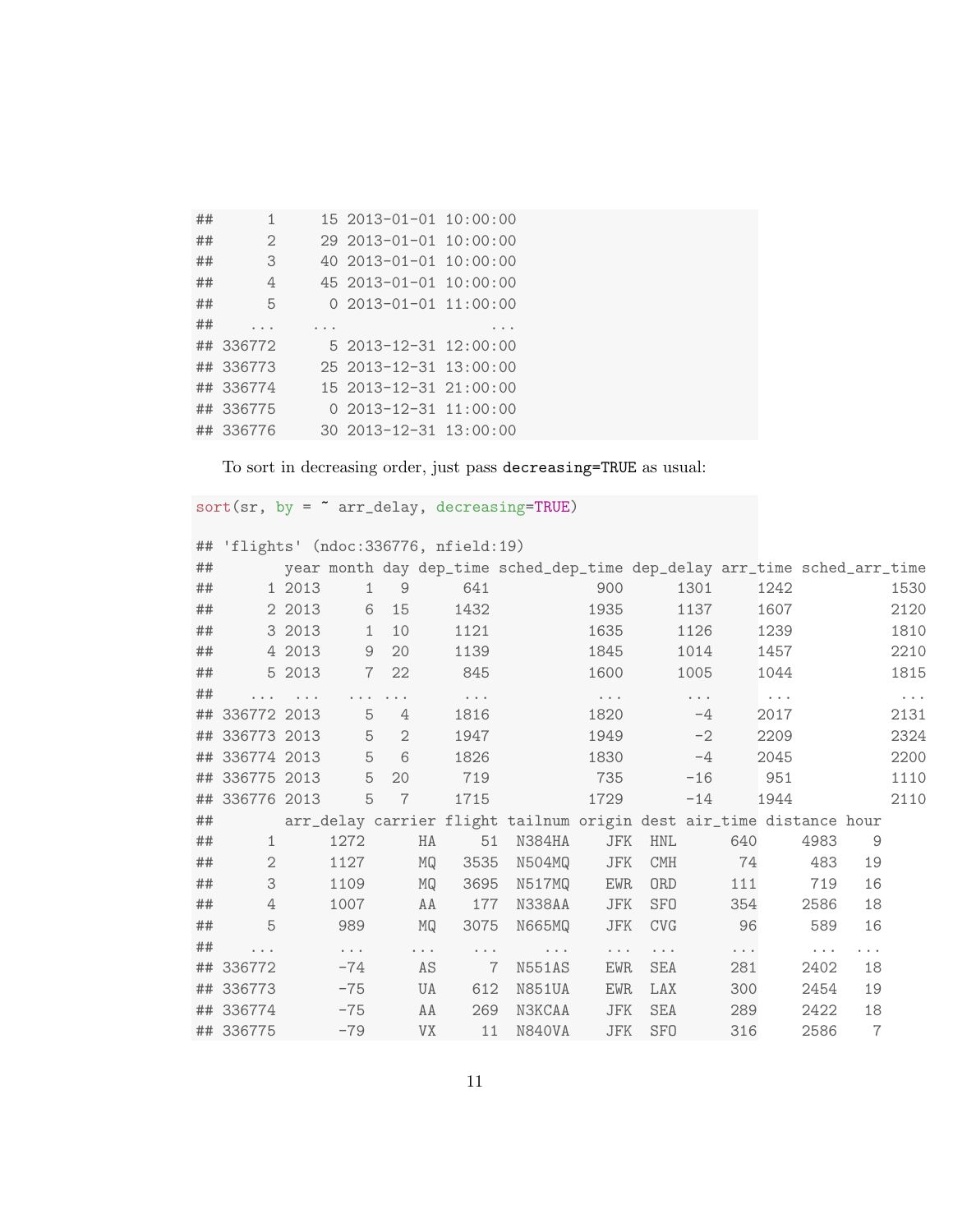|    | ## 336776               |                         | $-86$<br>VX                    | 193       | N843VA | EWR | <b>SFO</b> | 315 | 2565 | 17 |
|----|-------------------------|-------------------------|--------------------------------|-----------|--------|-----|------------|-----|------|----|
| ## |                         | minute                  |                                | time_hour |        |     |            |     |      |    |
| ## | $\mathbf{1}$            |                         | $0.2013 - 01 - 09.14:00:00$    |           |        |     |            |     |      |    |
| ## | 2                       |                         | 35 2013-06-15 23:00:00         |           |        |     |            |     |      |    |
| ## | 3                       |                         | $35\ 2013 - 01 - 10\ 21:00:00$ |           |        |     |            |     |      |    |
| ## | 4                       |                         | 45 2013-09-20 22:00:00         |           |        |     |            |     |      |    |
| ## | 5                       |                         | $0$ 2013-07-22 20:00:00        |           |        |     |            |     |      |    |
| ## | $\cdot$ $\cdot$ $\cdot$ | $\cdot$ $\cdot$ $\cdot$ |                                | $\cdots$  |        |     |            |     |      |    |
|    | ## 336772               |                         | $202013 - 05 - 0422:00:00$     |           |        |     |            |     |      |    |
|    | ## 336773               |                         | 49 2013-05-02 23:00:00         |           |        |     |            |     |      |    |
|    | ## 336774               |                         | 30 2013-05-06 22:00:00         |           |        |     |            |     |      |    |
|    | ## 336775               |                         | 35 2013-05-20 11:00:00         |           |        |     |            |     |      |    |
|    | ## 336776               |                         | 29 2013-05-07 21:00:00         |           |        |     |            |     |      |    |

#### 2.5 Restricting by field

Just as we can use subset to restrict by row, we can also use it to restrict by column:

subset(sr, select=c(year, month, day)) ## 'flights' (ndoc:336776, nfield:3) ## year month day ## 1 2013 1 1 ## 2 2013 1 1 ## 3 2013 1 1 ## 4 2013 1 1 ## 5 2013 1 1 ## .... ... ... ... ## 336772 2013 9 30 ## 336773 2013 9 30 ## 336774 2013 9 30 ## 336775 2013 9 30 ## 336776 2013 9 30

The select argument is analogous to that of subset.data.frame: it is evaluated to set of field names to which the dataset is restricted. The above example is static, so it is equivalent to: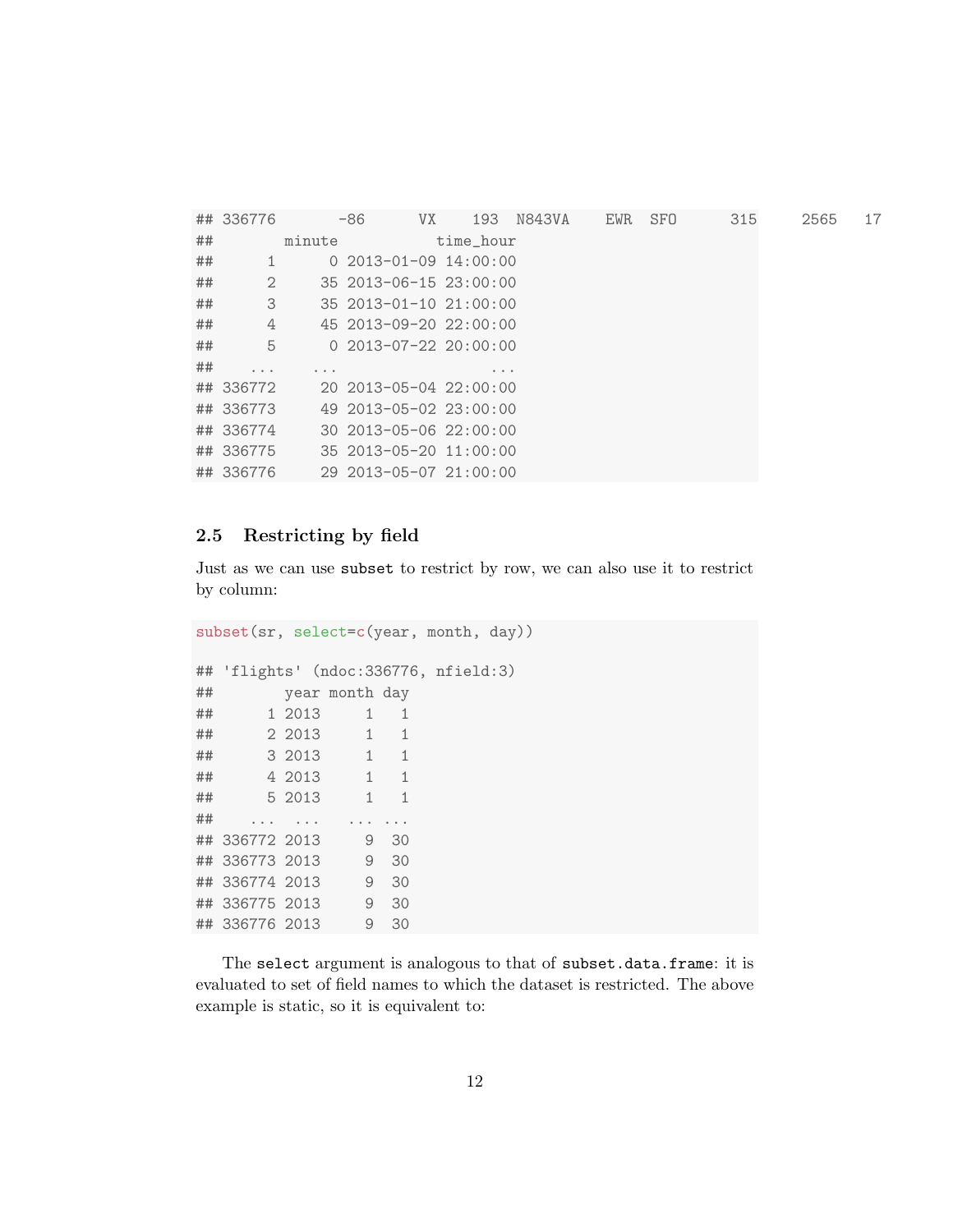```
sr[c("year", "month", "day")]
## 'flights' (ndoc:336776, nfield:3)
## year month day
## 1 2013 1 1
## 2 2013 1 1
## 3 2013 1 1
## 4 2013 1 1
## 5 2013 1 1
## ... ... ... ...
## 336772 2013 9 30
## 336773 2013 9 30
## 336774 2013 9 30
## 336775 2013 9 30
## 336776 2013 9 30
```
But with subset we can also specify dynamic expressions, including ranges:

subset(sr, select=year:day)

|    |                                      |                | ## 'flights' (ndoc:336776, nfield:3) |
|----|--------------------------------------|----------------|--------------------------------------|
| ## |                                      | year month day |                                      |
| ## | 1 2013 1 1                           |                |                                      |
|    | ## 2 2013 1 1                        |                |                                      |
|    | ## 3 2013 1 1                        |                |                                      |
|    | ## 4 2013 1 1                        |                |                                      |
|    | ## 5 2013 1 1                        |                |                                      |
| ## | $\sim$ 100 $\pm$ 100 $\pm$ 100 $\pm$ |                |                                      |
|    | ## 336772 2013 9 30                  |                |                                      |
|    | ## 336773 2013 9 30                  |                |                                      |
|    | ## 336774 2013 9 30                  |                |                                      |
|    | ## 336775 2013 9 30                  |                |                                      |
|    | ## 336776 2013 9 30                  |                |                                      |

And exclusion:

```
subset(sr, select=-(year:day))
```
## 'flights' (ndoc:336776, nfield:16)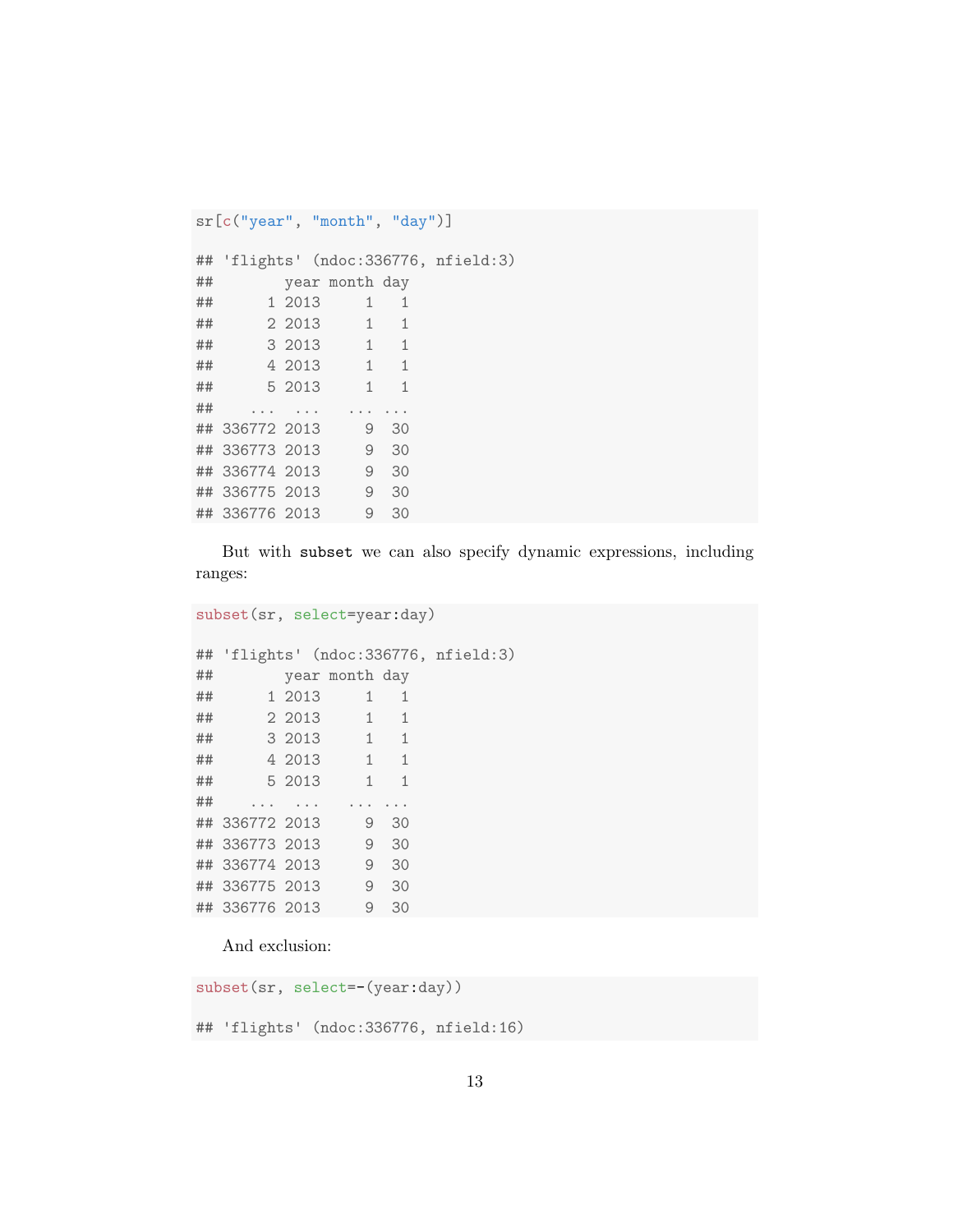| ##      |                |                                  |                                   |                                  |                                  |                                  |                               | dep_time sched_dep_time dep_delay arr_time sched_arr_time arr_delay |               |                                  |
|---------|----------------|----------------------------------|-----------------------------------|----------------------------------|----------------------------------|----------------------------------|-------------------------------|---------------------------------------------------------------------|---------------|----------------------------------|
| $\# \#$ | $\mathbf 1$    | 517                              |                                   | 515                              |                                  | $\sqrt{2}$                       | 830                           |                                                                     | 819           | 11                               |
| ##      | $\sqrt{2}$     | 533                              |                                   | 529                              |                                  | $\ensuremath{4}$                 | 850                           |                                                                     | 830           | 20                               |
| ##      | 3              | 542                              |                                   | 540                              |                                  | $\overline{2}$                   | 923                           |                                                                     | 850           | 33                               |
| ##      | 4              | 544                              |                                   | 545                              |                                  | $-1$                             | 1004                          |                                                                     | 1022          | $-18$                            |
| ##      | 5              | 554                              |                                   | 600                              |                                  | -6                               | 812                           |                                                                     | 837           | $-25$                            |
| ##      | .              | $\epsilon \rightarrow -\epsilon$ |                                   | $\epsilon \rightarrow -\epsilon$ |                                  | $\epsilon \rightarrow -\epsilon$ | $\sim$ $\sim$                 |                                                                     | $\sim$ $\sim$ | $\epsilon \rightarrow -\epsilon$ |
|         | ## 336772      | $<$ NA $>$                       |                                   | 1455                             |                                  | $<$ NA $>$                       | $<$ NA $>$                    |                                                                     | 1634          | $<$ NA $>$                       |
|         | ## 336773      | $<$ NA $>$                       |                                   | 2200                             |                                  | $<$ NA $>$                       | $<$ NA $>$                    |                                                                     | 2312          | $<$ NA $>$                       |
|         | ## 336774      | $<$ NA $>$                       |                                   | 1210                             |                                  | $<$ NA $>$                       | $<$ NA $>$                    |                                                                     | 1330          | $<$ NA $>$                       |
|         | ## 336775      | $<$ NA $>$                       |                                   | 1159                             |                                  | $<$ NA $>$                       | $<$ NA $>$                    |                                                                     | 1344          | $<$ NA $>$                       |
|         | ## 336776      | $<$ NA $>$                       |                                   | 840                              |                                  | $<$ NA $>$                       | $<$ NA $>$                    |                                                                     | 1020          | $<$ NA $>$                       |
| ##      |                |                                  |                                   |                                  |                                  |                                  |                               | carrier flight tailnum origin dest air_time distance hour minute    |               |                                  |
| ##      | $\mathbf{1}$   | UA                               | 1545                              | N14228                           | EWR                              | IAH                              | 227                           | 1400                                                                | 5             | 15                               |
| ##      | $\sqrt{2}$     | UA                               | 1714                              | N24211                           | LGA                              | IAH                              | 227                           | 1416                                                                | 5             | 29                               |
| ##      | 3              | AA                               | 1141                              | N619AA                           | JFK                              | MIA                              | 160                           | 1089                                                                | 5             | 40                               |
| ##      | $\overline{4}$ | B <sub>6</sub>                   | 725                               | N804JB                           | JFK                              | <b>BQN</b>                       | 183                           | 1576                                                                | 5             | 45                               |
| ##      | 5              | $\mathbb{D}\mathbb{L}$           | 461                               | N668DN                           | LGA                              | ATL                              | 116                           | 762                                                                 | 6             | $\circ$                          |
| ##      | $\cdots$       | $\ddotsc$                        | $\epsilon \rightarrow - \epsilon$ | $\epsilon \rightarrow -\epsilon$ | $\epsilon \rightarrow -\epsilon$ | $\epsilon \rightarrow -\epsilon$ | $\epsilon \rightarrow \infty$ | $\sim$ $\sim$                                                       | $\cdots$      | $\cdots$                         |
|         | ## 336772      | $9E$                             | 3393                              | $<$ NA $>$                       | JFK                              | $\rm DCA$                        | $<$ NA $>$                    | 213                                                                 | 14            | 55                               |
|         | ## 336773      | 9E                               | 3525                              | $<$ NA $>$                       | LGA                              | <b>SYR</b>                       | $<$ NA $>$                    | 198                                                                 | 22            | $\circ$                          |
|         | ## 336774      | MQ                               | 3461                              | N535MQ                           | LGA                              | <b>BNA</b>                       | $<$ NA $>$                    | 764                                                                 | 12            | 10                               |
|         | ## 336775      | MQ                               | 3572                              | N511MQ                           | LGA                              | ${\rm CLE}$                      | $<$ NA $>$                    | 419                                                                 | 11            | 59                               |
|         | ## 336776      | MQ                               | 3531                              | N839MQ                           | LGA                              | <b>RDU</b>                       | $<$ NA $>$                    | 431                                                                 | 8             | 40                               |
| ##      |                |                                  | time_hour                         |                                  |                                  |                                  |                               |                                                                     |               |                                  |
| ##      |                | 1 2013-01-01 10:00:00            |                                   |                                  |                                  |                                  |                               |                                                                     |               |                                  |
| ##      |                | 2 2013-01-01 10:00:00            |                                   |                                  |                                  |                                  |                               |                                                                     |               |                                  |
| ##      |                | 3 2013-01-01 10:00:00            |                                   |                                  |                                  |                                  |                               |                                                                     |               |                                  |
| ##      |                | 4 2013-01-01 10:00:00            |                                   |                                  |                                  |                                  |                               |                                                                     |               |                                  |
| ##      |                | 5 2013-01-01 11:00:00            |                                   |                                  |                                  |                                  |                               |                                                                     |               |                                  |
| ##      | .              |                                  |                                   | $\cdots$                         |                                  |                                  |                               |                                                                     |               |                                  |
| ##      |                | 336772 2013-09-30 18:00:00       |                                   |                                  |                                  |                                  |                               |                                                                     |               |                                  |
|         |                | ## 336773 2013-10-01 02:00:00    |                                   |                                  |                                  |                                  |                               |                                                                     |               |                                  |
|         |                | ## 336774 2013-09-30 16:00:00    |                                   |                                  |                                  |                                  |                               |                                                                     |               |                                  |
|         |                | ## 336775 2013-09-30 15:00:00    |                                   |                                  |                                  |                                  |                               |                                                                     |               |                                  |
|         |                | ## 336776 2013-09-30 12:00:00    |                                   |                                  |                                  |                                  |                               |                                                                     |               |                                  |

Solr also has native support for globs: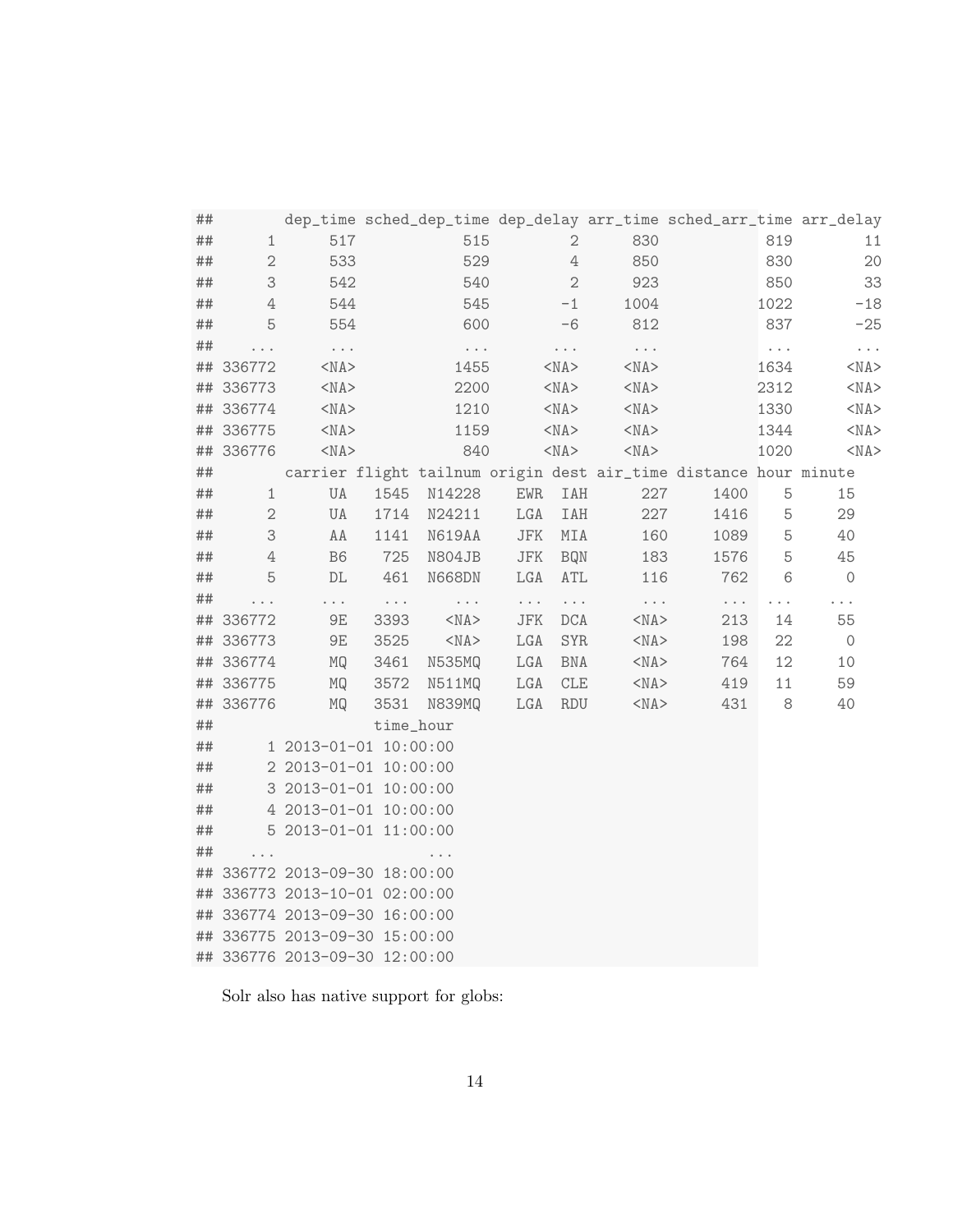```
sr[c("arr_*", "dep_*")]
```

|    | ## 'flights' (ndoc:336776, nfield:4) |            |                                       |            |              |
|----|--------------------------------------|------------|---------------------------------------|------------|--------------|
| ## |                                      |            | arr_time arr_delay dep_time dep_delay |            |              |
| ## | 1                                    | 830        | 11                                    | 517        | 2            |
| ## | 2                                    | 850        | 20                                    | 533        | 4            |
| ## | 3                                    | 923        | 33                                    | 542        | $\mathbf{2}$ |
| ## | 4                                    | 1004       | $-18$                                 | 544        | $-1$         |
| ## | 5                                    | 812        | $-25$                                 | 554        | $-6$         |
| ## |                                      | .          | $\cdots$                              | $\cdots$   | .            |
|    | ## 336772                            | $<$ NA $>$ | $<$ NA $>$                            | $<$ NA $>$ | $<$ NA $>$   |
|    | ## 336773                            | $<$ NA $>$ | $<$ NA $>$                            | $<$ NA $>$ | $<$ NA $>$   |
|    | ## 336774                            | $<$ NA $>$ | $<$ NA $>$                            | $<$ NA $>$ | $<$ NA $>$   |
|    | ## 336775                            | $<$ NA $>$ | $<$ NA $>$                            | $<$ NA $>$ | $<$ NA $>$   |
|    | ## 336776                            | $<$ NA $>$ | $<$ NA $>$                            | $<$ NA $>$ | $<$ NA $>$   |

While we are dealing with fields, we should mention that renaming is also (in principle) possible:

### FIXME: broken in current Solr CSV writer ### rename(sr, tail\_num = "tailnum")

### 2.6 Transformation

To compute new columns from existing ones, we can, as usual, call the transform function:

```
sr2 <- transform(sr,
              gain = arr_delay - dep_delay,
              speed = distance / air_time * 60)sr2[c("gain", "speed")]
## 'flights' (ndoc:336776, nfield:1)
## gain
## 1 9
## 2 16
## 3 31
## 4 -17
## 5 -19
```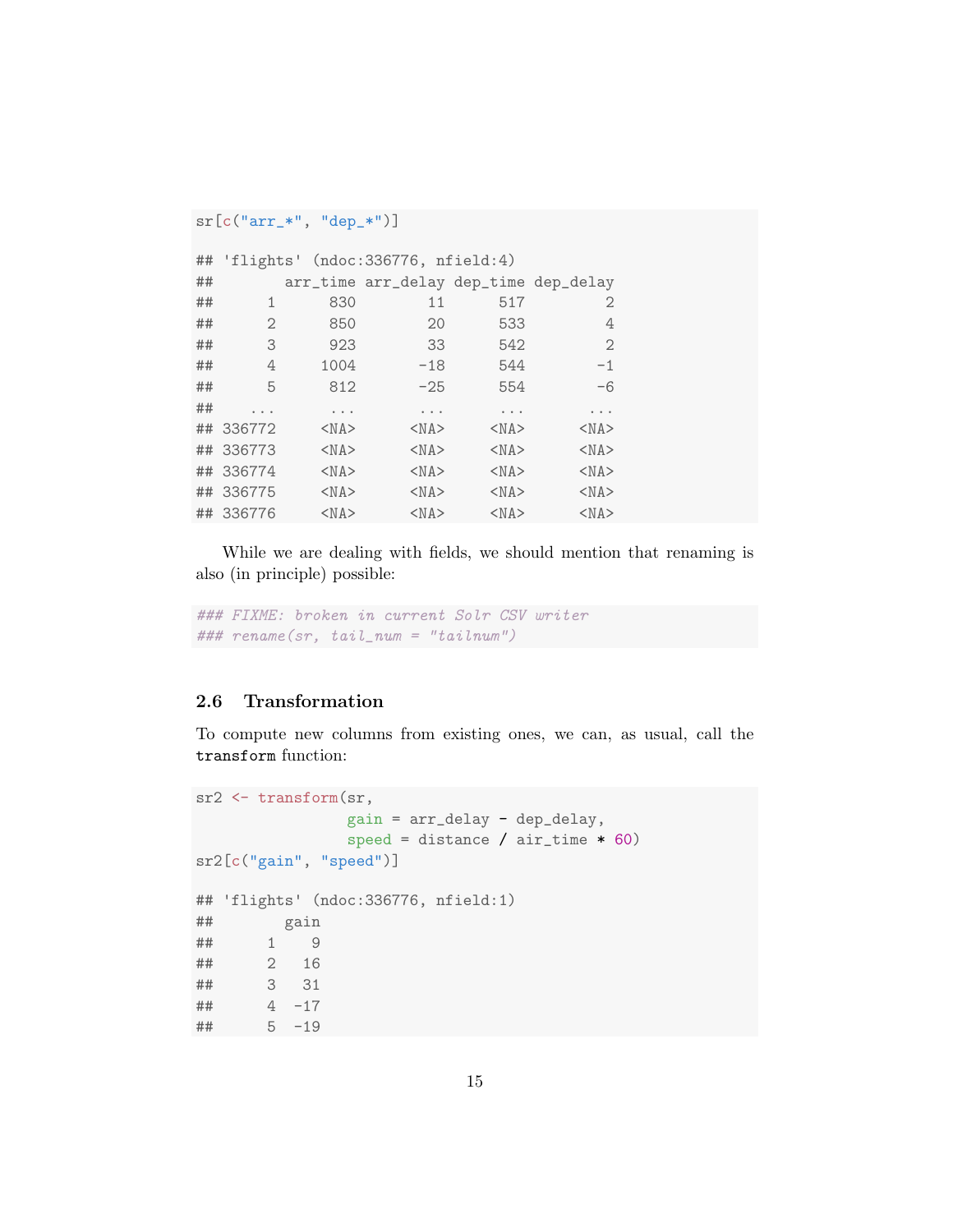```
## ... ...
## 336772 <NA>
## 336773 <NA>
## 336774 <NA>
## 336775 <NA>
## 336776 <NA>
```
#### 2.6.1 Advanced note

The transform function essentially quotes and evaluates its arguments in the given frame, and then adds the results as columns in the return value. Direct evaluation affords more flexibility, such as constructing a table with only the newly computed columns. By default, evaluation is completely eager — each referenced column is downloaded in its entirety. But we can make the computation lazier by calling defer prior to the evaluation via with:

```
with(defer(sr), data.frame(gain = head(arr_delay - dep_delay),
                         speed = head(distance / air_time * 60)))
## gain speed
## 1 9 370.0440
## 2 16 374.2731
## 3 31 408.3750
## 4 -17 516.7213
## 5 -19 394.1379
## 6 16 287.6000
```
Note that this approach, even though it is partially deferred, is potentially less efficient than transform two reasons:

- 1. It makes two requests to the database, one for each column,
- 2. The two result columns are downloaded eagerly, since the result must be a data.frame (and thus practicalities required us to take the head of each promised column prior to constructing the data frame).

We can work around the second limitation by using a more general form of data frame, the DataFrame object from S4Vectors: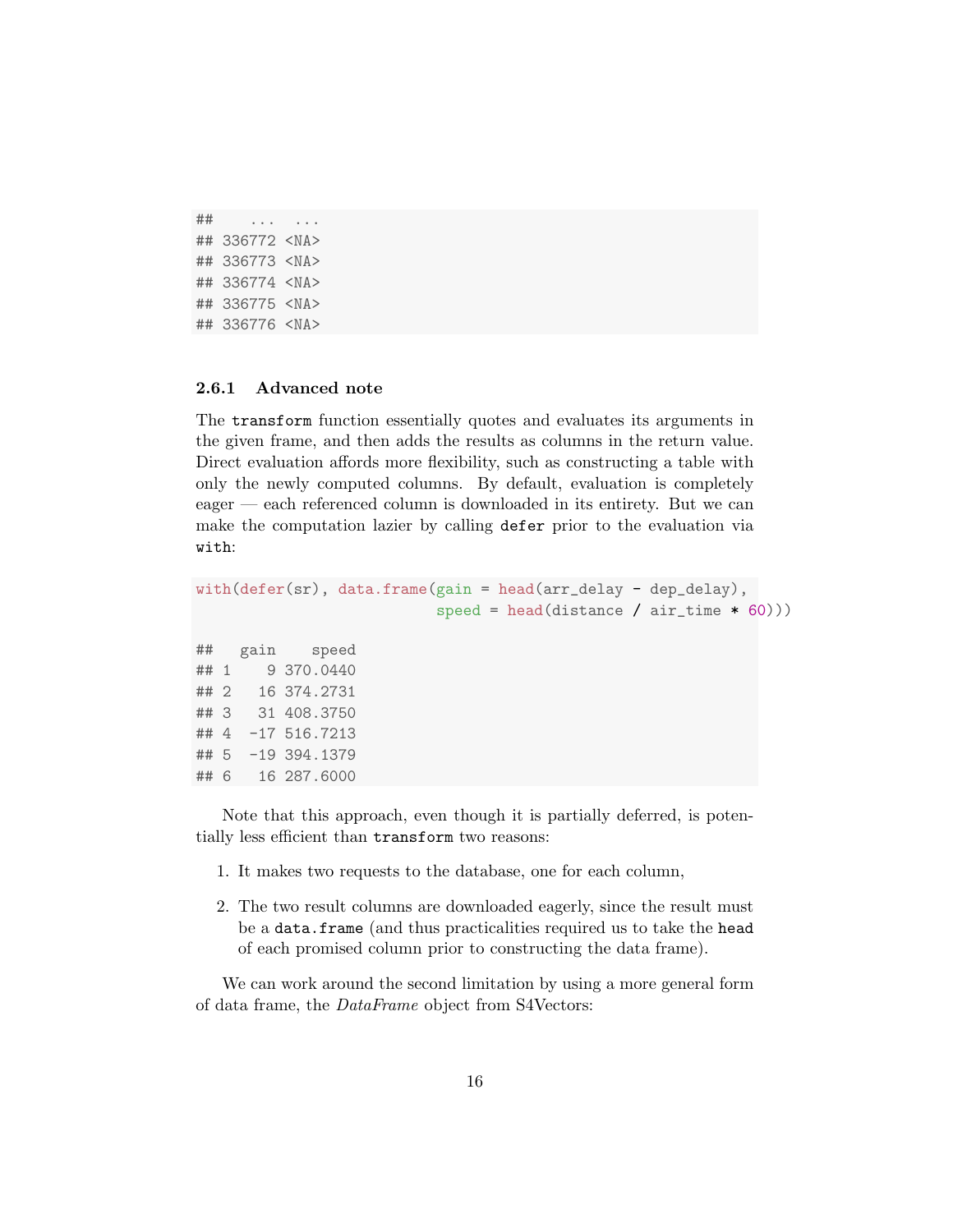|      | $with (defer(sr)$ ,                                                                            |                                             |                                                                                         |  |  |  |  |
|------|------------------------------------------------------------------------------------------------|---------------------------------------------|-----------------------------------------------------------------------------------------|--|--|--|--|
|      | $S4Vectors: \text{DataFrame}(\text{gain} = \text{arr}_\text{delay} - \text{dep}_\text{delay},$ |                                             |                                                                                         |  |  |  |  |
|      |                                                                                                |                                             | speed = distance / $air_time * 60)$ )                                                   |  |  |  |  |
|      |                                                                                                |                                             |                                                                                         |  |  |  |  |
|      |                                                                                                | ## DataFrame with 336776 rows and 2 columns |                                                                                         |  |  |  |  |
| ##   |                                                                                                | gain                                        | speed                                                                                   |  |  |  |  |
| ##   |                                                                                                |                                             | <solrfunctionpromise> <solrfunctionpromise></solrfunctionpromise></solrfunctionpromise> |  |  |  |  |
| ## 1 |                                                                                                | 9                                           | 370.04404                                                                               |  |  |  |  |
| ##2  |                                                                                                | 16                                          | 374.27313                                                                               |  |  |  |  |
| ##3  |                                                                                                | 31                                          | 408.375                                                                                 |  |  |  |  |
| ## 4 |                                                                                                | $-17$                                       | 516.7213                                                                                |  |  |  |  |
| ## 5 |                                                                                                | $-19$                                       | 394.13794                                                                               |  |  |  |  |
|      | $\#$ # $\ldots$                                                                                | $\cdots$                                    | $\cdots$                                                                                |  |  |  |  |
|      | ## 336772                                                                                      | NA                                          | NA                                                                                      |  |  |  |  |
|      | ## 336773                                                                                      | NA                                          | NA                                                                                      |  |  |  |  |
|      | ## 336774                                                                                      | NA                                          | NA                                                                                      |  |  |  |  |
|      | ## 336775                                                                                      | NA                                          | NA                                                                                      |  |  |  |  |
|      | ## 336776                                                                                      | NA                                          | NA                                                                                      |  |  |  |  |

Note that we did not need to take the head of the individual columns, since DataFrame does not require the data to be stored in-memory as a base R vector.

### 2.7 Summarization

Data summarization is about reducing large, complex data to smaller, simpler data that we can understand.

A common type of summarization is aggregation, which is typically defined as a three step process:

- 1. Split the data into groups, usually by the the interaction of some factor set,
- 2. Summarize each group to a single value,
- 3. Combine the summaries.

Solr natively supports the following types of data aggregation:

- mean,
- min, max,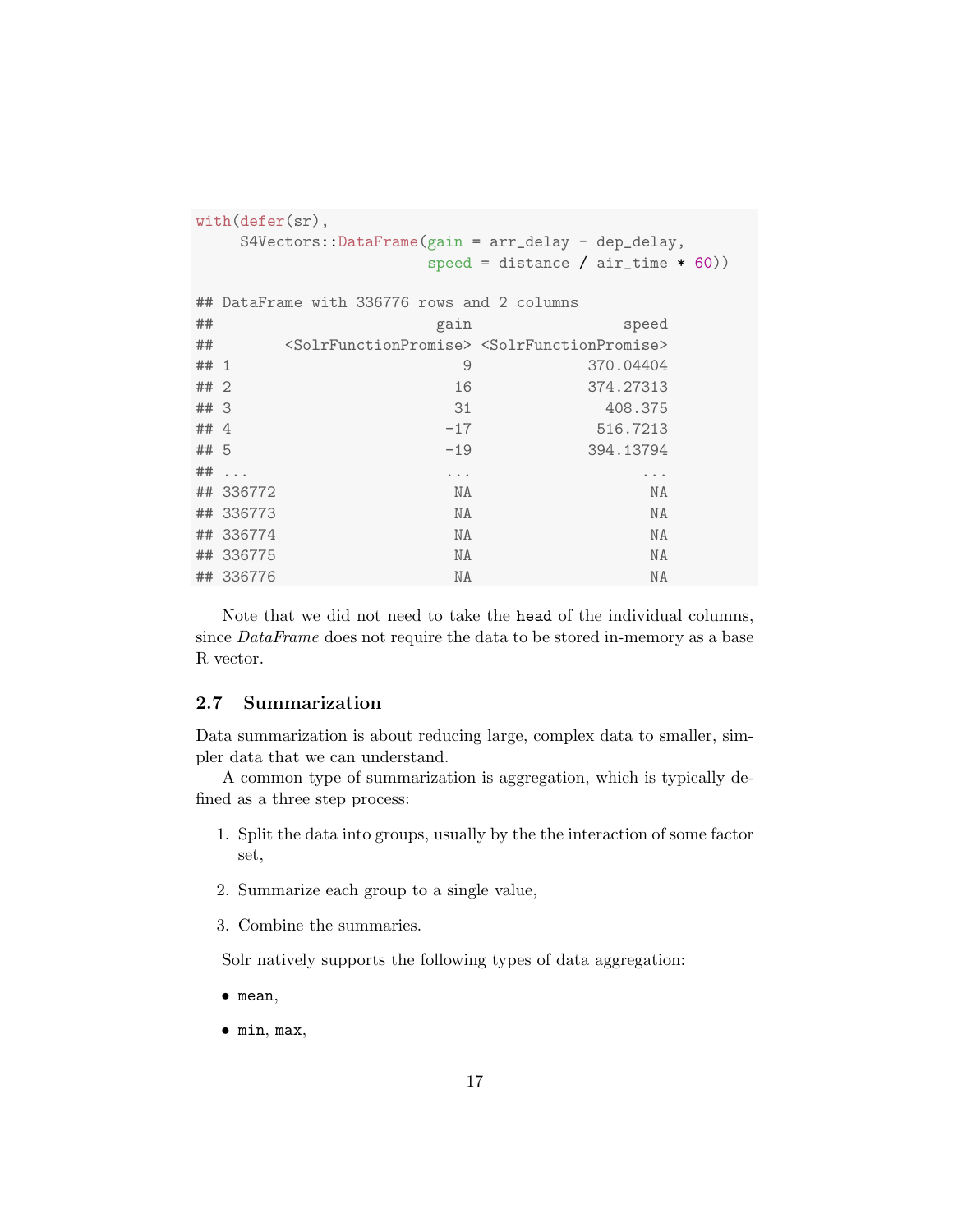- median, quantile,
- var, sd,
- sum,
- count (table),
- counting of unique values (for which we introduce nunique).

The rsolr package combines and modifies these operations to support high-level summaries corresponding to the R functions any, all, range, weighted.mean, IQR, mad, etc.

A prerequisite of aggregation is finding the distinct field combinations that correspond to each correspond to a group. Those combinations themselves constitute a useful summary, and we can retrieve them with unique:

```
unique(sr["tailnum"])
```

```
## DocDataFrame (4044x1)
## tailnum
## 1 D942DN
## 2 N0EGMQ
## 3 N10156
## 4 N102UW
## 5 N103US
## ... ...
## 4040 N998AT
## 4041 N998DL
## 4042 N999DN
## 4043 N9EAMQ
## 4044 <NA>
```
unique(sr[c("origin", "tailnum")])

```
## DocDataFrame (7944x2)
## origin tailnum
## 1 EWR N0EGMQ
## 2 EWR N10156
## 3 EWR N102UW
## 4 EWR N103US
```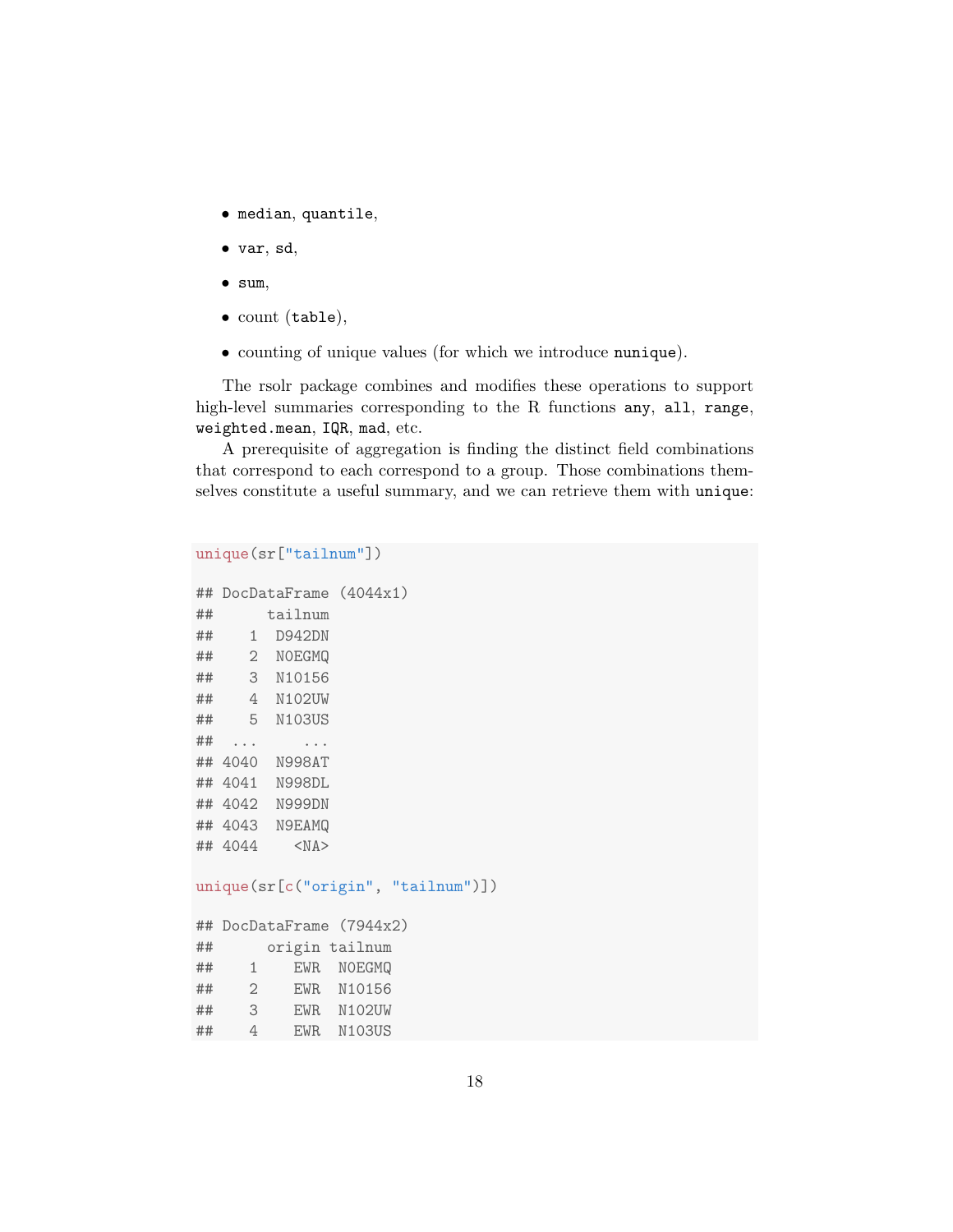| ## | 5        | <b>EWR</b> | <b>N104UW</b> |
|----|----------|------------|---------------|
| ## | $\cdots$ | .          |               |
|    | ## 7940  | LGA        | N998AT        |
|    | ## 7941  | LGA        | N998DL        |
|    | ## 7942  | T.GA       | N999DN        |
|    | ## 7943  | LGA        | N9EAMQ        |
|    | ## 7944  | LGA        | $<$ NA $>$    |

Solr also supports extracting the top or bottom N documents, after ranking by some field, optionally by group.

The convenient, top-level function for aggregating data is aggregate. To compute a global aggregation, we just specify the computation as an expression (via a named argument, mimicking transform):

```
aggregate(sr, delay = mean(dep_delay, na.rm=TRUE))
## delay
## 1 12.63907
```
It is also possible to specify a function (as the FUN argument), which would be passed the entire frame.

As with stats::aggregate, we can pass a grouping as a formula:

```
delay <- aggregate(~ tailnum, sr,
                       count = TRUE,dist = mean(distance, na.rm=TRUE),
                       delay = mean(arr_delay, na.rm=TRUE))
delay <- subset(delay, count > 20 & dist < 2000)
```
The special count argument is a convenience for the common case of computing the number of documents in each group.

Here is an example of using nunique and ndoc:

```
head(aggregate(~ dest, sr,
             nplanes = nunique(tailnum),
             nflights = ndoc(tailnum)))
## dest nplanes nflights
## 1 ABQ 108 254
## 2 ACK 58 265
```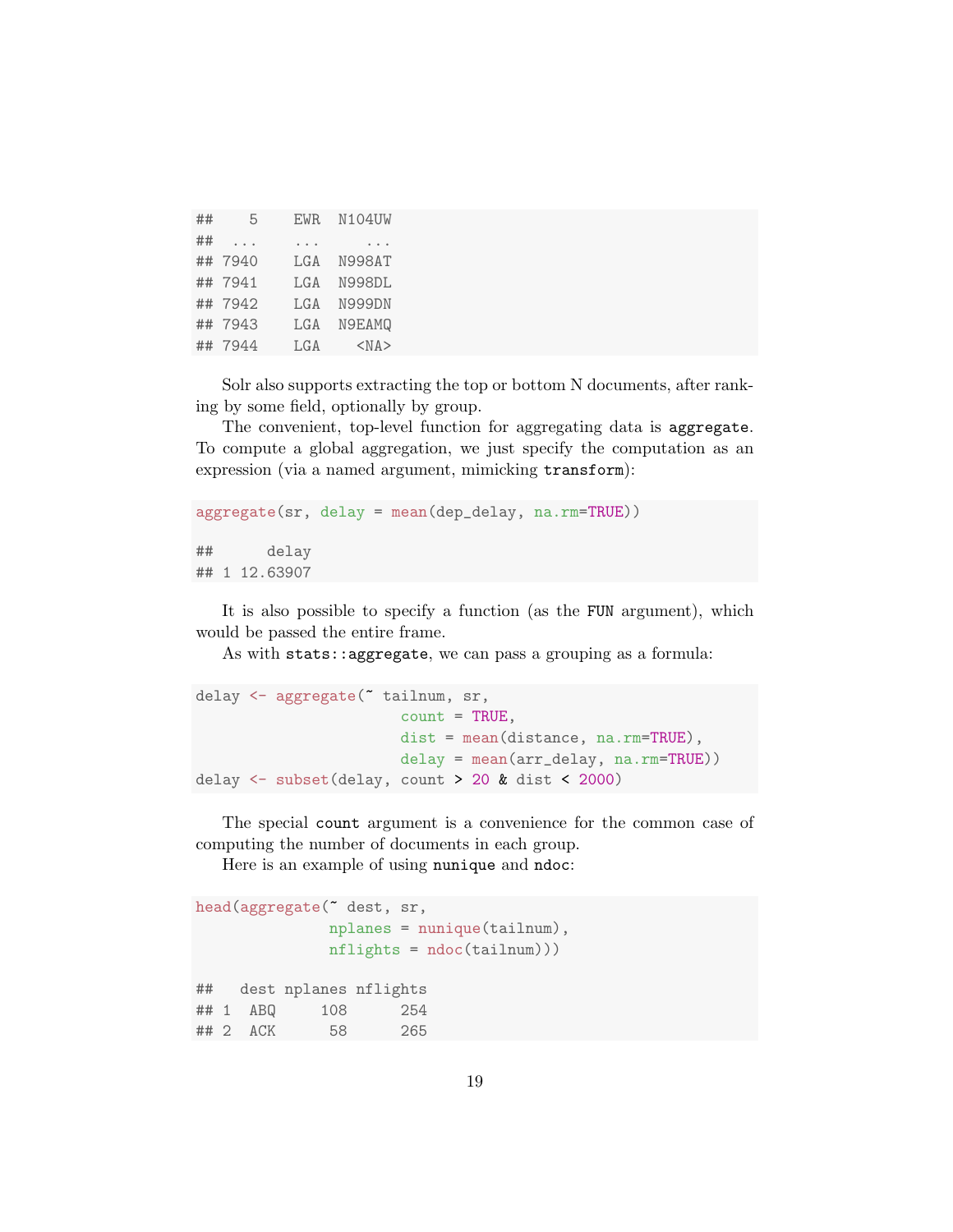|      | $\#$ # 3 ALB | 172  | 439   |
|------|--------------|------|-------|
|      | $\#$ # 4 ANC | 6    | 8     |
|      | $## 5$ ATL   | 1180 | 17215 |
| ## 6 | AUS          | 993  | 2439  |

There is limited support for dynamic expressions in the aggregation formula. At a minimum, the expression should evaluate to logical. For example, we can condition on whether the distance is more than 1000 miles.

```
head(aggregate(~ I(distance > 1000) + tailnum, sr,
           delay = mean(arr_delay, na.rm=TRUE)))
## I(distance > 1000) tailnum delay
## 1 FALSE D942DN 31.500000
## 2 FALSE N0EGMQ 8.986755
## 3 FALSE N10156 13.701149
## 4 FALSE N102UW 2.937500
## 5 FALSE N103US -6.934783
## 6 FALSE N104UW 1.804348
```
It also works for values naturally coercible to logical, such as using the modulus to identify odd numbers. For clarity, we label the variable using transform prior to aggregating.

```
head(aggregate(\degree odd + tailnum, transform(sr, odd = distance \% 2),
              delay = mean(arr_delay, na.rm=TRUE)))
## odd tailnum delay
## 1 FALSE D942DN 31.500000
## 2 FALSE N0EGMQ 8.589520
## 3 FALSE N10156 7.797753
## 4 FALSE N102UW 19.000000
## 5 FALSE N103US -7.285714
## 6 FALSE N104UW 20.700000
```
Aggregate and subset in the same command, as with data.frame:

```
head(aggregate(~ tailnum, sr,
               subset = distance > 500,
               delay = mean(arr_delay, na.rm=TRUE)))
```